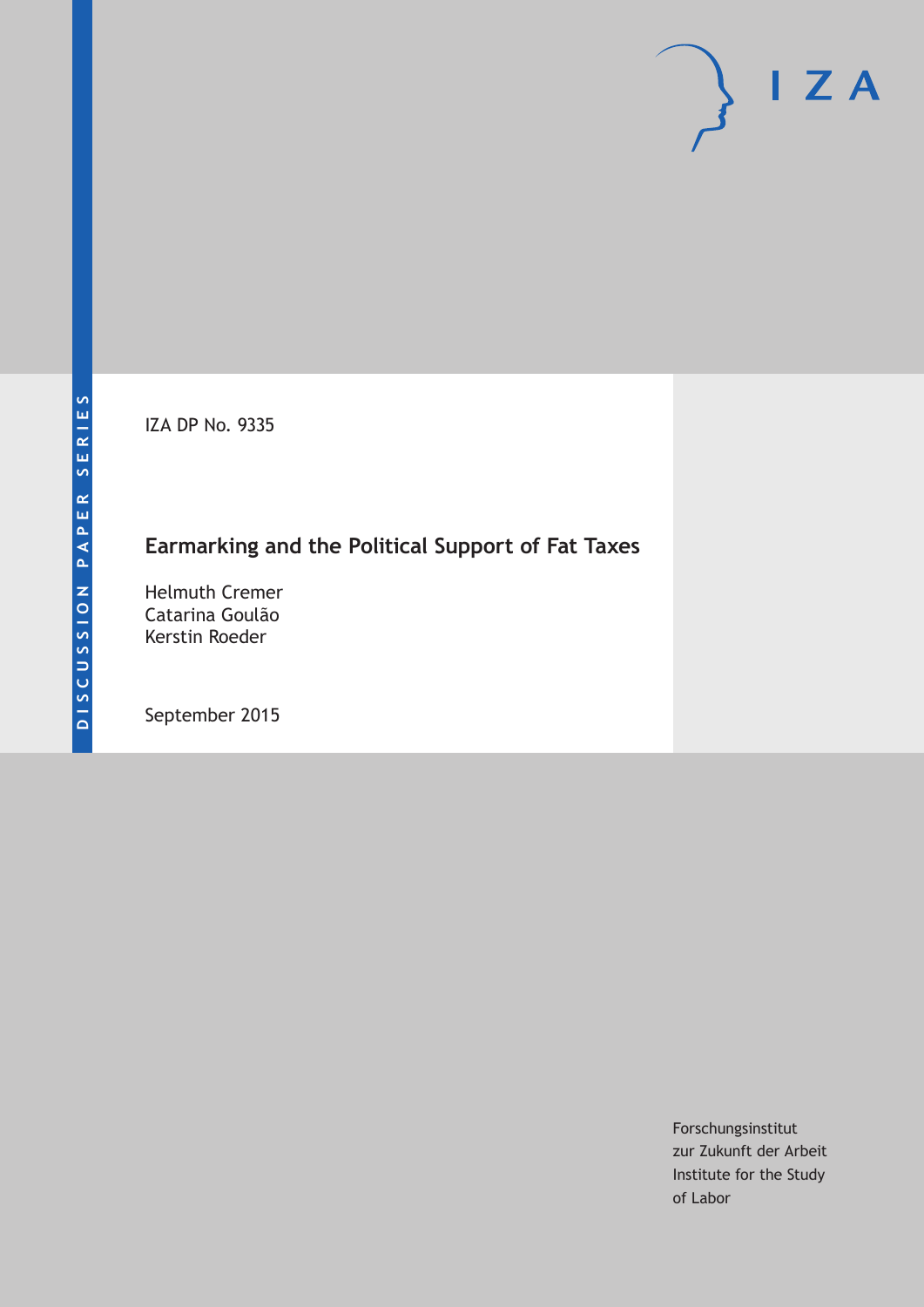# **Earmarking and the Political Support of Fat Taxes**

# **Helmuth Cremer**

*Toulouse School of Economics (GREMAQ, IDEI, IUF) and IZA* 

# **Catarina Goulão**

*Toulouse School of Economics (GREMAQ, INRA)* 

# **Kerstin Roeder**

*University of Augsburg*

Discussion Paper No. 9335 September 2015

IZA

P.O. Box 7240 53072 Bonn Germany

Phone: +49-228-3894-0 Fax: +49-228-3894-180 E-mail: iza@iza.org

Any opinions expressed here are those of the author(s) and not those of IZA. Research published in this series may include views on policy, but the institute itself takes no institutional policy positions. The IZA research network is committed to the IZA Guiding Principles of Research Integrity.

The Institute for the Study of Labor (IZA) in Bonn is a local and virtual international research center and a place of communication between science, politics and business. IZA is an independent nonprofit organization supported by Deutsche Post Foundation. The center is associated with the University of Bonn and offers a stimulating research environment through its international network, workshops and conferences, data service, project support, research visits and doctoral program. IZA engages in (i) original and internationally competitive research in all fields of labor economics, (ii) development of policy concepts, and (iii) dissemination of research results and concepts to the interested public.

IZA Discussion Papers often represent preliminary work and are circulated to encourage discussion. Citation of such a paper should account for its provisional character. A revised version may be available directly from the author.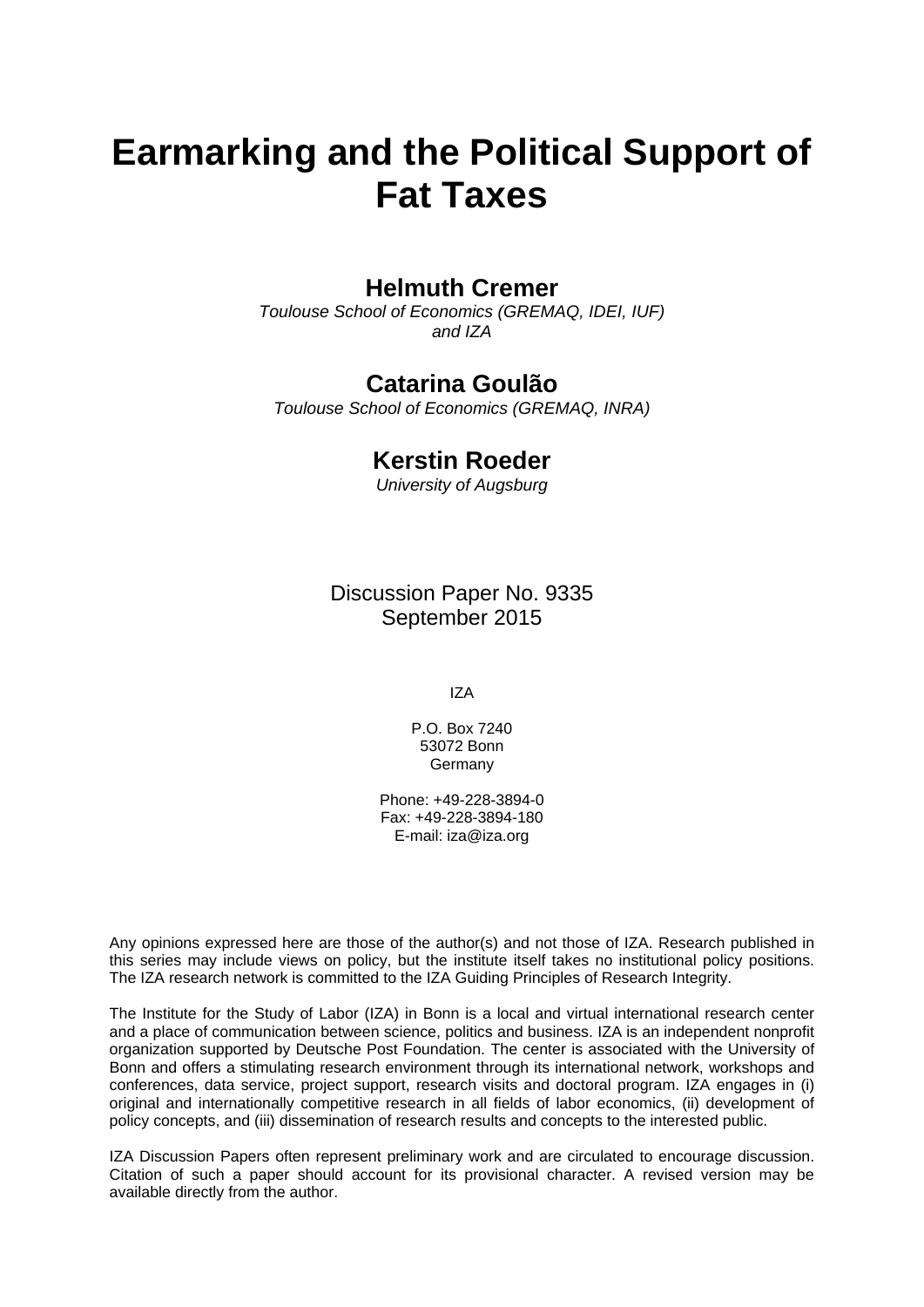IZA Discussion Paper No. 9335 September 2015

# **ABSTRACT**

# **Earmarking and the Political Support of Fat Taxes\***

A fat and a healthy good provide immediate gratification, and cause health costs or benefits in the long run, which are misperceived. Additionally, the fat good (healthy good) increases (decreases) health care costs by increasing (decreasing) the probability of suffering from a chronic disease in the future. Individuals differ in income and in their degree of misperceptions concerning the health effects of the consumption of fat and of healthy goods. The level of the fat tax is determined through majority voting. Individuals vote according to their misperceived utility function. Consequently, excessive fat consumption is not due to a self-control problem but due to information deficiencies or cognitive inability to process information. A fraction of the fat tax proceeds is "earmarked" to reduce health insurance premiums while the remaining fraction finances a subsidy on the healthy good. This earmarking rule is determined at a constitutional stage to maximize utilitarian or Rawlsian welfare, anticipating the induced political equilibrium. We show that the fat tax in the political equilibrium is always lower than the utilitarian fat tax. This is no longer necessarily true with a Rawlsian objective. The determination of the optimal earmarking rule is quite complex. Even in the utilitarian case, it is not just used to boost political support for the fat tax. Instead, it may involve a tradeoff between the fat tax and the healthy good subsidy.

JEL Classification: I12, I18, D72

Keywords: obesity, fat tax, misperception, voting, earmarking

Corresponding author:

 $\overline{a}$ 

Helmuth Cremer Toulouse School of Economics 21 Allée de Brienne 31015 Toulouse France E-mail: helmuth.cremer@tse-fr.eu

<sup>\*</sup> We thank Pierre Pestieau and all participants of the EHEW in Toulouse for their helpful comments and suggestions. Financial support from the Chaire "*Marché des risques et creation de valeur*" of the FdR/SCOR is gratefully acknowledged.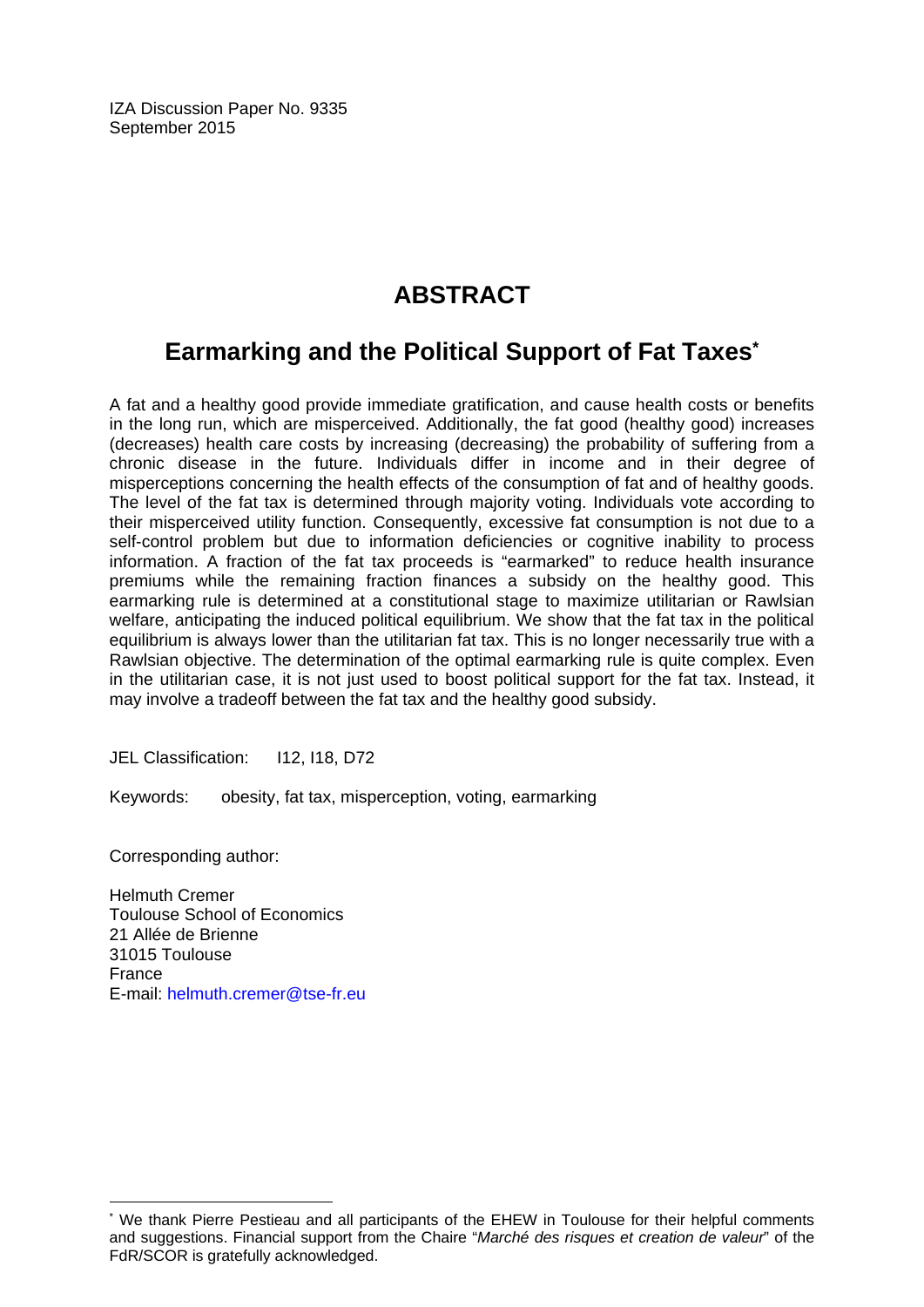### 1 Introduction

Worldwide obesity has more than doubled since the 1980s. In 2014, 33% of the US and 23% of the European populations were obese. More than 70% of the US and UK population are overweight, and worldwide there are examples of similar patterns even among developing countries such as Argentina and Chile, or middle eastern countries such as Kuwait, Qatar, and Saudi Arabia.<sup>1</sup> Because of such high prevalence rates, obesity is considered an epidemic despite being non-infectious.

The statistics on the prevalence of obesity are worrying because, along with tobacco consumption, overweight and obesity are risk factors of non-communicable chronic diseases (NCDs), which are presently the leading cause of deaths worldwide. Examples of NCDs are heart disease, stroke, diabetes, musculoskeletal disorders like osteoarthritis, and some sorts of cancer. According to the WHO, NCDs account for over 60% of the total deaths in the world, and half of these deaths occurred in low- and middle-income countries before age 70.2

In addition to being a main factor in premature mortality, NCDs are also responsible for extended periods of morbidity and dependency. These impediments may dramatically reduce individuals' quality of life. Additionally, they lead to a significant increase in present health care costs worldwide even if an individual's full lifetime is accounted for. For example, Cawley and Meyerhoefer (2012) estimate obesity medical costs of 2,741 USD, which translates in 20% of the US health expenditure. Finkelstein et al. (2008) find that the severely obese white women have the highest full lifetime health care cost of 29,460 USD.<sup>3</sup>

There are many factors put forward as reasons for the obesity spread (Cutler *et al.*, 2003), but in the end it typically boils down to unbalanced caloric intakes compared to energy needs. Consequently, a policy intervention aiming at eradicating, or at least slowing down the epidemics has to affect diet and physical activity choices. Of course obesity also has a genetic component. However, genetics cannot explain the dramatic increase in obesity rates over the last three decades (Hill and Peters, 1998).

In this paper we analyze the political support of a "fat tax", imposed on fattening

<sup>&</sup>lt;sup>1</sup>Overweight and obesity prevalence rates statistics available from the World Health Organization (WHO), http://apps.who.int/gho/data/view.main.2461A?lang = en accessed on June 26, 2015.

 $^{2}$ http://www.who.int/mediacentre/factsheets/fs355/en/, accessed on June 26, 2015.

 $3$ See as well Finkelstein et al., 2003; Finkelstein et al., 2011; Finkelstein and Yang, 2011; Thorpe et al., 2004; Wang et al., 2008; and Wang et al., 2011; among others.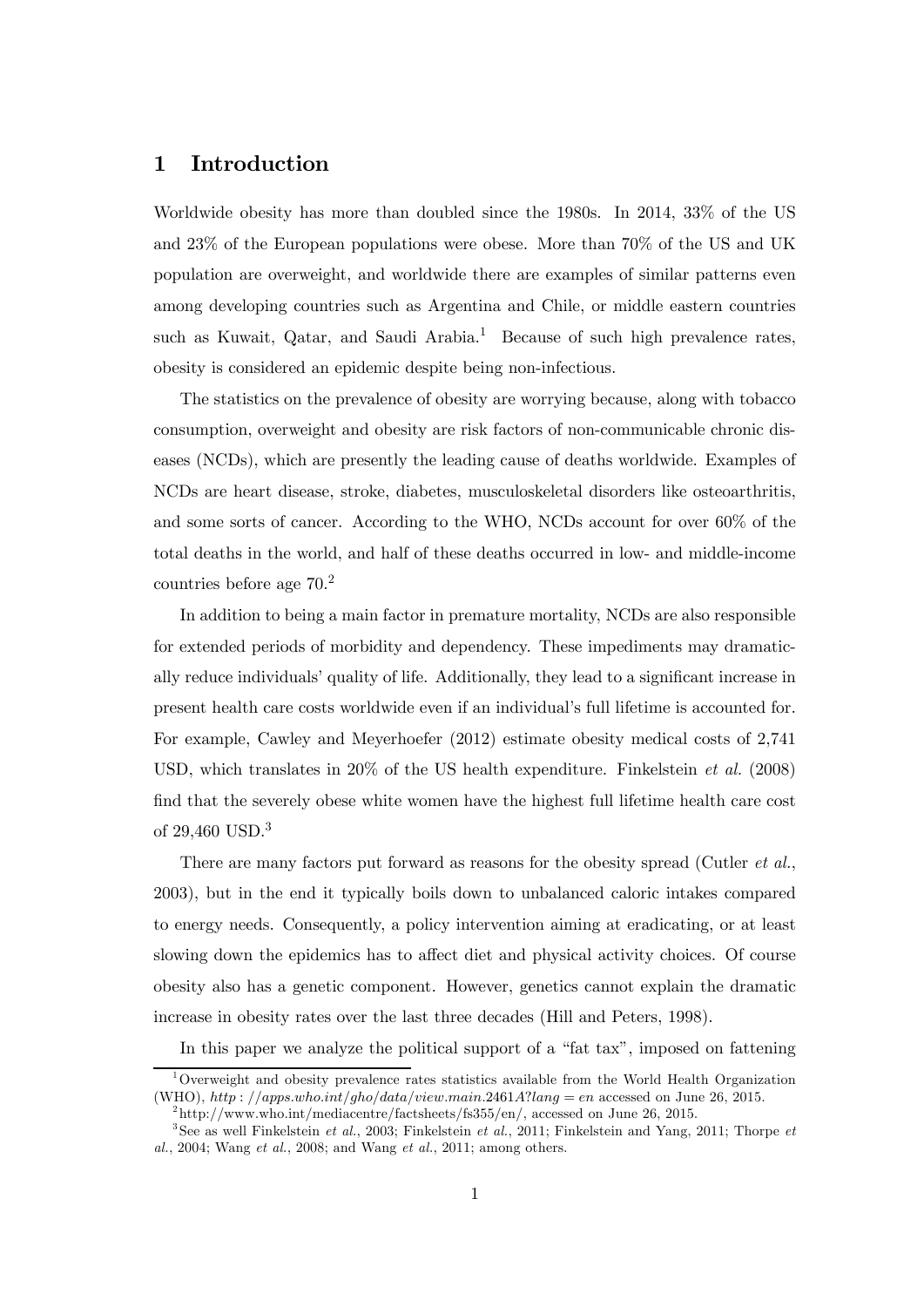food and beverages, combined with a subsidy on healthy goods. These are amongst the policy instruments with the potential to slow down the obesity epidemics. We also examine how the government can affect this political support by "earmarking" the tax revenue.

In reality fat taxes exist, but remain relatively rare and their level is not very significant. A fat tax was first introduced in Denmark in October 2011, yet withdrawn one year later. Currently, fat taxes are being discussed in several countries such as the UK or France.<sup>4</sup> In 2009, 33 states in the USA taxed soft drinks, and more recently France, Norway and Mexico have imposed similar taxes (Brownell *et al.*, 2009). The relative scarcity of fat taxes in practice suggests that such a policy may not be sufficiently attractive from a political perspective.

Intuitively, one can expect the following factors to affect the political support of fat taxes. First, they are likely to be regressive. Low-income individuals consume more fattening food and beverages, in particular, because they often misperceive the effects of diet and physical activity in the short and the long run (see Vereecken and Maes, 2010; and Bauman *et al.*, 2012; among others).<sup>5</sup> Consequently, the median income individual bears a larger than average burden of the tax; this may lead to a lower than optimal level of the fat tax in a voting equilibrium. Second, irrespective of distributional considerations, misperception in itself may imply that individuals underestimate the benefits of the tax which undermines its political support. Third, in countries with SHI (Social Health Insurance) or NHS (National Health System), individuals may not properly account for the social health care costs caused by their unhealthy lifestyle.

In this paper we study the political determination of fat taxes in a simple setting. We show that the equilibrium is typically not optimal, neither from a utilitarian nor from a Rawlsian perspective. More precisely, the equilibrium level of the fat tax is always lower than the utilitarian optimum, but it may be lower or higher than the Rawlsian solution. However, this is just a prelude to the main question we ask, namely if and how the government can affect the political support for fat taxes through "an accompanying" policy of earmarking to bring the voting solution closer to the optimum.

<sup>4</sup>See "UK could introduce a fat tax, says David Cameron", theguardian.com, Tuesday 4 October 2011  $13.50$  BST,  $http://www.thequardian.com/politics/2011/oct/04/uk-obesity-tax-david-cameron$ accessed on June 26, 2014 and IGF  $(2008)$ ; Bonnet *et al.*  $(2009)$ ; and Allais *et al.*  $(2010)$ .

 $5$ However the regressive nature of a fat tax may be compensated by the health benefits it induces through the improvement of diet.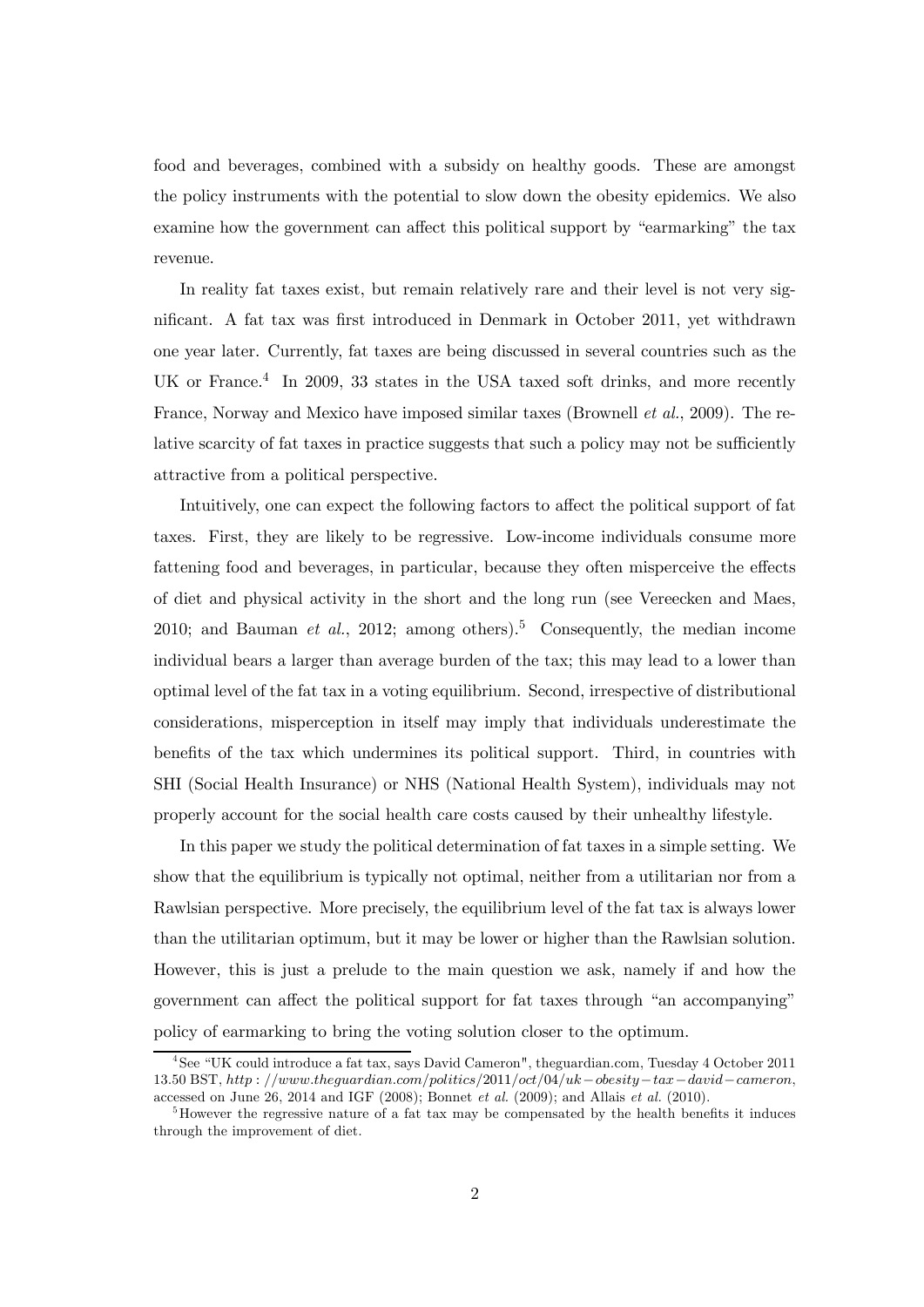We consider an economy wherein agents differ in their income and in their degree of misperceptions concerning the health effects of fat and of healthy goods. Consumption of the fat good gives rise to immediate satisfaction but also causes adverse health effects, which are misperceived. In turn, the consumption of the healthy good has beneficial health effects, which are misperceived as well.<sup>6</sup>

The fat good consumption increases the probability of suffering from NCDs in the future. We assume that all sick individuals are treated within a national health system, which is financed by a uniform capitation fee. Therefore, individuals' fat consumption imposes higher taxes on all due to the need to balance the budget of the national health system. In such a setup, we investigate the role of a fat tax aiming to correct:  $(i)$ individuals' misperceptions concerning health effects, and  $(ii)$  the negative effect of an increase in the health care costs. Since a fat tax constitutes a new source of financing the capitation fee can be cut down. Additionally, the capitation fee can be reduced further because health care expenses decrease with a decrease in fat consumption.

We consider the possibility that the fat tax proceeds are used either to contribute to the financing of the health care system or to subsidize the consumption of some healthy good or activity (see Cremer et al., 2010; and Goulão and Pérez-Barahona, 2014). In other words, the proceeds of the fat tax are earmarked so that some fraction is used to finance health care while the remaining part finances a subsidy on the healthy good consumption (for the later see Yaniv et al., 2009).<sup>7</sup> This earmarking rule is determined by a welfare maximizing (utilitarian or Rawlsian) government at a constitutional stage which precedes the vote over the fat tax. It is by now well known that earmarking is at best useless in a purely normative setting. However, it has interesting effects when all or part of the policy instruments are determined by a political process. In particular, we show how earmarking of the fat tax revenues can be used to boost the political support of a more welfare enhancing fat tax. The voting equilibrium tax rate increases as the fraction of tax revenues devoted to the financing of health insurance increases.

 $6$ There seems to exist a consensus that the population is generally poorly informed about the attributes of a healthy diet (Vereecken and Maes, 2010; Grimes et al., 2009; and Schwartz et Byrd-Bredbenner, 2005) and there is evidence that greater nutritional knowledge is related to better nutrition (Pollard et al., 2010; and Vereecken and Maes, 2010).

<sup>7</sup>This is pretty much in line with the allocation of fat tax suggested by Leicester and Windmeijer (2004, page 10) who argue that " Funds from a 'fat tax' could be used to finance healthy eating advice in schools or on television, for the NHS, etc. Alternatively, the income could be used to reduce other taxes or provide subsidies on healthy foods or exercise equipment."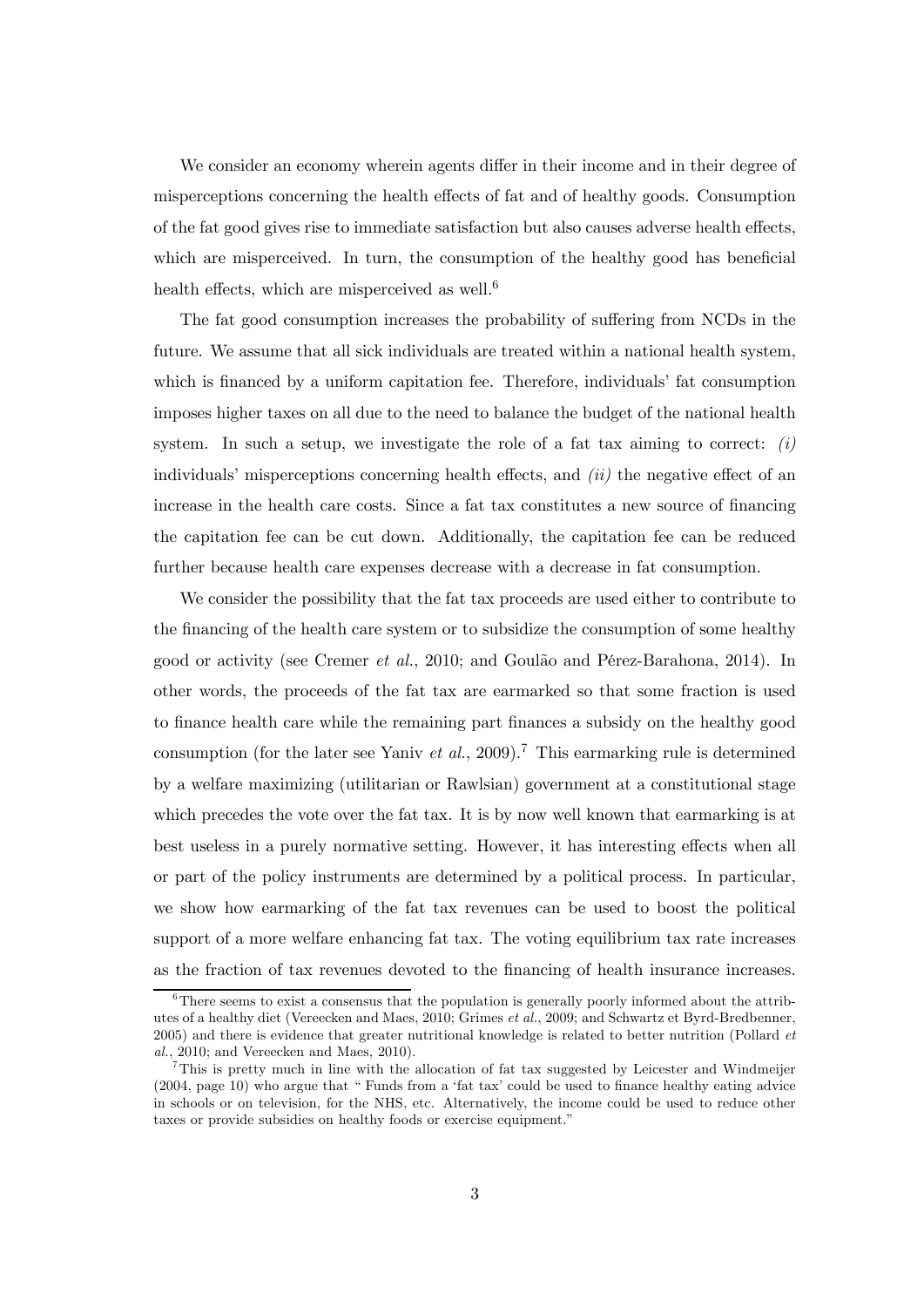Consequently, one might expect that a utilitarian government would choose to devote a larger share of tax revenue to health expenses than otherwise optimal. We show that this is not necessarily true because an increase in this share tends to decrease the subsidy on the healthy good (which is also too low at the utilitarian solution). Similar effects are at work in the Rawlsian case with the added complexity that the voting equilibrium tax level may then actually exceed the optimal level.

Our paper contributes to a growing literature on sin taxes. O'Donoghue and Rabin (2003; 2006) study precisely the relevance of sin taxes in view of correcting individuals misperceptions. They conclude that they may even be Pareto improving since they help people with self-control problems without imposing losses to fully rational people.

Some political economy aspects of sin taxes have been studied by Haavio and Kotakorpi (2011). They show how voting over a sin tax can work as a commitment device for individuals with self-control problems. Our approach departs from theirs in two main directions. First, we consider that individuals vote according to their misperceived utility function. In other words, we assume that excessive fat consumption is not due to a self-control problem. Instead, an individual's misperception of health effects is due to information deficiencies or cognitive inability to process information. Moreover, we suppose that higher income individuals have lower misperception levels. Second, we consider the impact of fat consumption on the costs of the health care system. This feature together with the possibility of earmarking the funds of the fat tax to subsidize a healthy activity make the political problem more complex but generates interesting equilibria.

The remainder of the paper is organized as follows. Section 2 describes our economic environment. Then, from a normative perspective, the optimal fat tax and budgetary rule are analyzed in Section 3. The political fat tax is determined in Section 4. The constitutional stage is analyzed in Section 5 and Section 6 provides some concluding remarks.

#### 2 The economic environment

The economy consists of individuals who differ in income  $y_i$  which is distributed on the support  $[y_{\ell}, y_h] \in \mathbb{R}^+$  according to the cumulative distribution function  $F(y)$ . Population size is normalized at one. Individual's utility depends on the consumption of an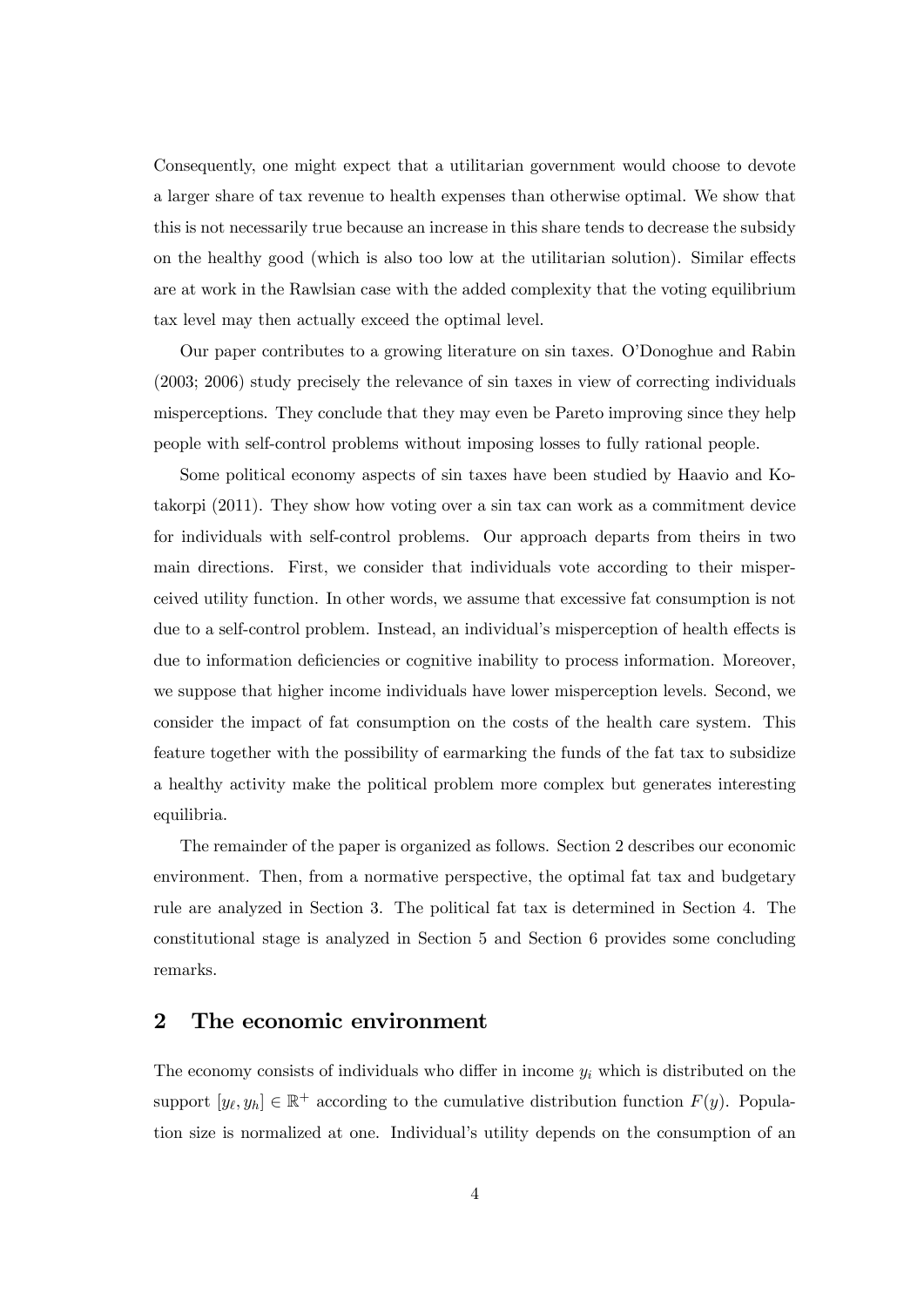unhealthy, high fat or sugar good  $\varphi_i$ , (e.g., potato chips or sodas), a healthy good  $x_i$ (e.g., vegetables), and a numeraire good  $c_i$  (e.g., leisure). To simplify the exposition we will often refer to the unhealthy commodity as "fat good", but our analysis applies just as well to high sugar products. All producers' prices are normalized at one. Fat goods are taxed at a rate  $\theta \ge 0$  and healthy goods are subsidized at a rate  $s \ge 0$ .

The satisfaction (and health benefits) individuals obtain from the fat good is reflected by  $v(\varphi_i)$  with  $v'(\varphi_i) > 0$  and  $v''(\varphi_i) < 0$ . In the long run, however, higher consumption of fat causes overweigh or obesity and comes with health problems. These negative effects of fat good consumption are captured by the harm function  $h(\varphi_i)$  with  $h'(\varphi_i) > 0$ and  $h''(\varphi_i) > 0$ . In the short run, individuals may ignore part of these negative long-run effects. Their perceived harm function is given by  $\beta_i h(\varphi_i)$  where  $\beta_i \in [0, 1]$ . We assume that  $\beta_i \equiv \beta(y_i)$  decreases with income, *i.e.*,  $\beta'(y_i) > 0$ . The empirical support for this correlation is broad; see, e.g., Devaux et al.,  $(2011)$ , and McLaren  $(2011)$  for evidence on the negative association of socio-economic status/education and obesity/nutritional knowledge.

The healthy good provides a utility of  $b(x_i)$  with  $b'(x_i) > 0$  and  $b''(x_i) < 0$ . In line with the empirical evidence these benefits are also misperceived by some agents implying  $\delta_i b(x_i)$ , where  $\delta_i \in [0,1]$ . Once again the degree of misperception depends on income,  $\delta_i \equiv \delta(y_i)$ , and is higher the lower individuals' income:  $\delta'(y_i) > 0$ . Finally, utility is linear in the numeraire good.

Consumption of fat and healthy goods determines the probability that an individual will develop a chronic disease,  $\pi(\varphi_i, x_i)$ . This probability is increasing in the fat good consumption and decreasing in the healthy good consumption. For simplicity we assume  $\partial^2 \pi / \partial \varphi_i \partial x_i = 0$ . The government supplies "free" health care to those suffering from a chronic disease. The health care scheme provides universal and full coverage and is financed by capitation fees  $\tau$ . The cost of treating patients is normalized to one.

In sum, individual *i*'s *perceived* utility,  $\hat{U}_i$ , is given by

$$
\widehat{U}_i = c_i + \delta_i b(x_i) + v(\varphi_i) - \beta_i h(\varphi_i),\tag{1}
$$

while the individual's *true* utility,  $U_i$ , amounts to

$$
U_i = c_i + b(x_i) + v(\varphi_i) - h(\varphi_i). \tag{2}
$$

Since all patients are treated and cured  $\pi(\varphi_i, x_i)$  does not directly appear in individuals'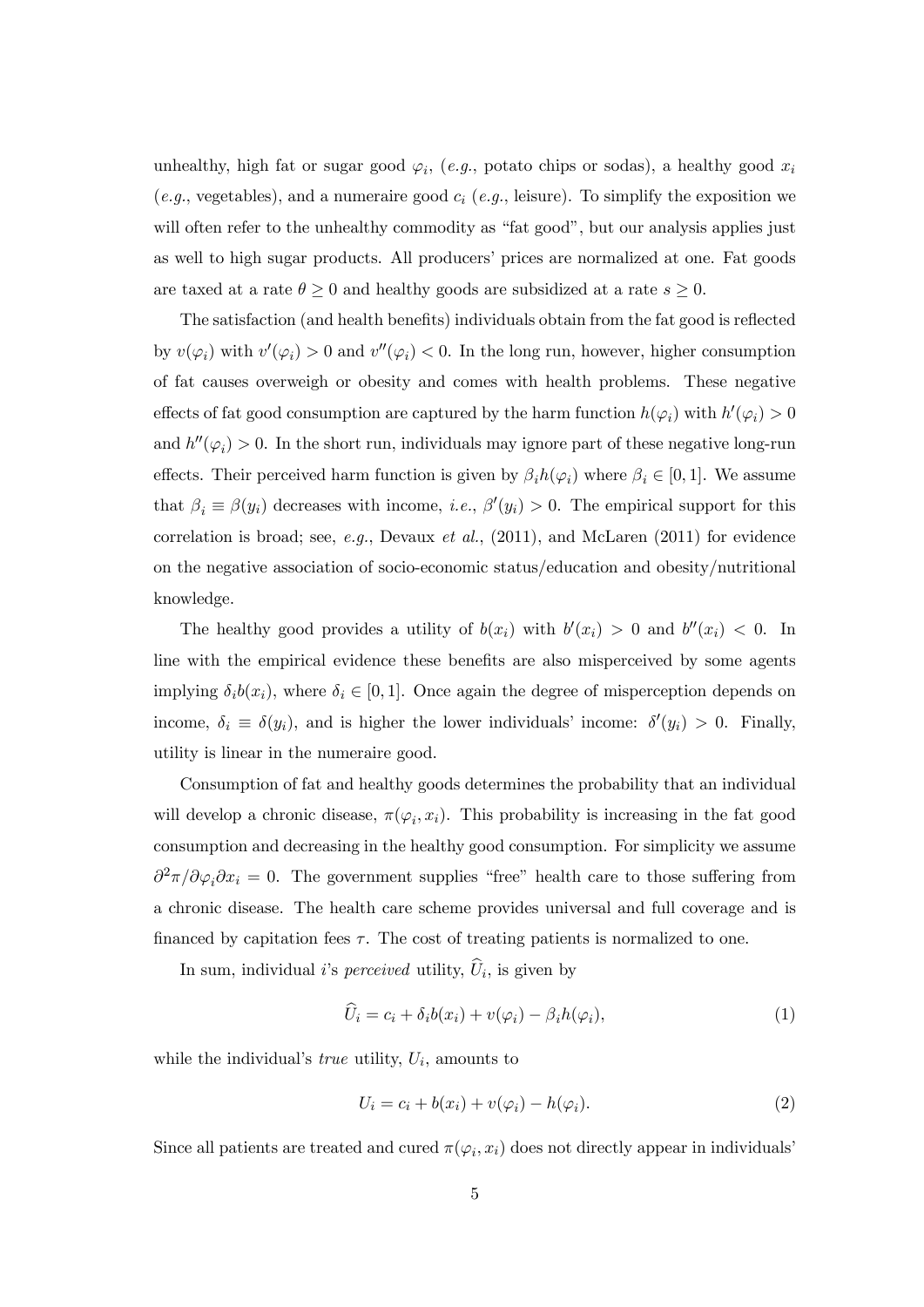utilities, but it of course affects utility indirectly through the taxes levied to finance health care expenditure.

#### 2.1 Individual optimization problem

Individuals choose their consumption of the fat and the healthy goods by maximizing perceived utility specified by equation (1), subject to their budget constraint, i.e.

$$
\max_{c_i, x_i, \varphi_i} \quad \widehat{U}_i = c_i + \delta_i b(x_i) + v(\varphi_i) - \beta_i h(\varphi_i)
$$
\n
$$
\text{s.t.} \quad c_i = y_i - \tau - (1 + \theta)\varphi_i - (1 - s)x_i. \tag{3}
$$

The first order conditions (FOCs) are given by

$$
\frac{\partial \widehat{U}_i}{\partial x_i} = -(1-s) + \delta_i b'(x_i) = 0,\tag{4}
$$

$$
\frac{\partial \widehat{U}_i}{\partial \varphi_i} = - (1 + \theta) + v'(\varphi_i) - \beta_i h'(\varphi_i) = 0.
$$
\n(5)

These equations determine the demand functions  $x_i^* \equiv x(s, \delta_i)$  and  $\varphi_i^* \equiv \varphi(\theta, \beta_i)$ . The comparative statics with respect to the tax and subsidy, and with respect to the misperception parameters are as follows:

$$
\frac{\partial x_i^*}{\partial s} = -\frac{1}{\delta_i b''(x_i)} > 0,\tag{6}
$$

$$
\frac{\partial x_i^*}{\partial \delta_i} = -\frac{b'(x_i)}{\delta_i b''(x_i)} > 0,\tag{7}
$$

$$
\frac{\partial \varphi_i^*}{\partial \theta} = \frac{1}{v''(\varphi_i) - \beta_i h''(\varphi_i)} < 0,\tag{8}
$$

$$
\frac{\partial \varphi_i^*}{\partial \beta_i} = -\frac{-h'(\varphi_i)}{v''(\varphi_i) - \beta_i h''(\varphi_i)} < 0. \tag{9}
$$

Not surprisingly, a higher subsidy on healthy goods and a lower misperception of their health benefits increase their consumption. Similarly, a higher tax on fat goods and a lower misperception of their negative health effects decrease an individual's fat good consumption. Since low-income individuals suffer from a higher misperception they tend to consume more fat and less healthy goods than individuals with higher income and lower misperception.

#### 2.2 Equilibrium

In an equilibrium, public budgets need to be balanced. Health care costs are given by

$$
\int_{y_{\ell}}^{y_h} \pi \left[ \varphi(\theta, \beta(y)), x(s, \delta(y)) \right] dF(y) \equiv \bar{\pi}(\theta, s). \tag{10}
$$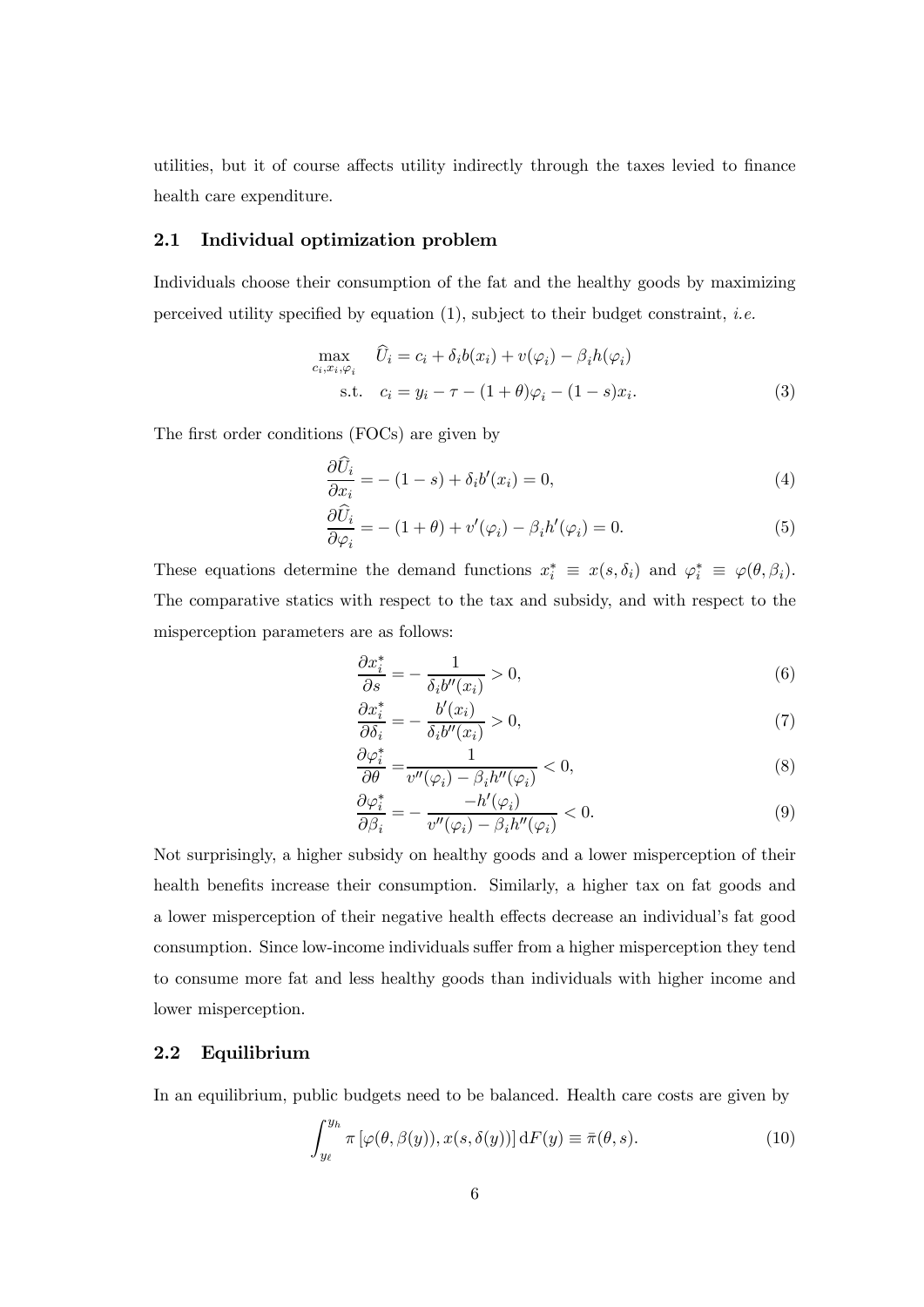They are financed by capitation fees  $\tau$  and the revenue raised from the tax  $\theta$  on the fat good. The fat tax revenue is given by

$$
\int_{y_{\ell}}^{y_h} \theta \varphi(\theta, \beta(y)) dF(y) \equiv \theta \bar{\varphi}(\theta).
$$

A share  $\alpha \leq 1$  of fat tax revenue is earmarked to finance the health care system while the remaining share  $1 - \alpha$  is used to subsidize the healthy good consumption. The government balances both the health care budget and the budget for the healthy good subsidies. These two constraints determine  $\tau$  and s as functions of  $\theta$  and  $\alpha$ . Specifically, we have

$$
(1 - \alpha)\theta\bar{\varphi}(\theta) = s\bar{x}(s) \quad \Rightarrow \quad s(\theta, \alpha), \tag{11}
$$

$$
\tau + \alpha \theta \bar{\varphi}(\theta) = \bar{\pi}(\theta, s(\theta, \alpha)) \quad \Rightarrow \quad \tau(\theta, \alpha), \tag{12}
$$

where  $\bar{x}(s) \equiv \int_{y_{\ell}}^{y_h} x(s, \delta(y)) dF(y)$  is the average consumption level of the healthy good.

Note that we do not restrict  $\alpha$  to be positive. To understand this, observe that equation (11) implies

$$
1 - \alpha = \frac{s\bar{x}(s)}{\theta \bar{\varphi}(\theta)}.
$$
\n(13)

In words,  $(1 - \alpha)$  measures the ratio between the budgetary cost of the subsidy on the healthy good and the tax revenue collected on the fat good. With  $s \geq 0$  and  $\theta \geq 0$ , we have  $1 - \alpha > 0$  so that  $\alpha > 1$  is not possible. However, there is no good reason to rule out the case where  $s\bar{x}(s) > \theta\bar{\varphi}(\theta)$  so that  $\alpha < 0$ . In this case, the remaining part of the subsidy on the healthy good is financed by the capitation fee, as shown by (12).

Assuming a positive fat tax, the effect of  $\theta$  on  $\tau(\theta, \alpha)$  and  $s(\theta, \alpha)$  is given by

$$
\frac{\partial s}{\partial \theta} = \frac{(1 - \alpha)\bar{\varphi}(1 - \varepsilon_{\bar{\varphi}, \theta})}{\bar{x}(1 + \varepsilon_{\bar{x}, s})} > 0,
$$
\n(14)

$$
\frac{\partial \tau}{\partial \theta} = \bar{\pi}_{\theta} - \alpha \bar{\varphi} \left( 1 - \varepsilon_{\bar{\varphi}, \theta} \right) < 0,\tag{15}
$$

where  $\varepsilon_{\bar{\varphi},\theta} \equiv -(\partial \bar{\varphi}/\partial \theta)\theta/\bar{\varphi}$  and  $\varepsilon_{\bar{x},s} \equiv (\partial \bar{x}/\partial s)s/\bar{x}$  are the elasticities of society's fat and healthy good consumption with respect to the fat tax and the subsidy respectively and  $\bar{\pi}_{\theta} \equiv \partial \bar{\pi}/\partial \theta + (\partial \bar{\pi}/\partial s)(\partial s/\partial \theta) < 0$ . Note that a higher taxation of fat goods reduces the average probability of chronic disease and thus health care costs both directly by reducing  $\varphi$  and indirectly by increasing x. In accordance with the empirical estimations of Allais et al.(2010); Beatty and La France (2005); Harding and Lovenheim (2013); and Huang and Lin (2000) among others, we assume that  $\varepsilon_{\bar{\varphi},\theta} \leq 1$ . Consequently, equation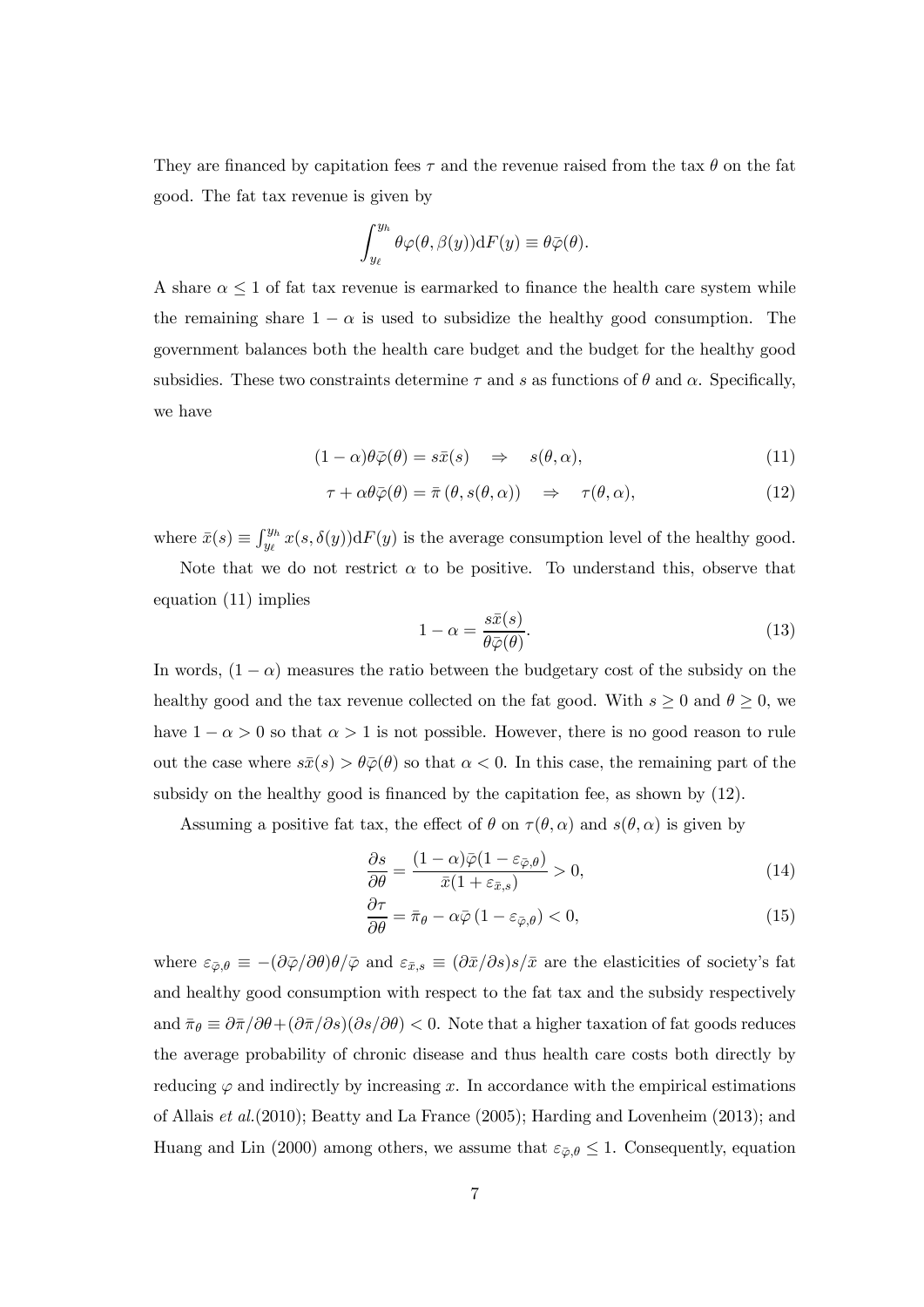(14) is positive and equation (15) is negative. In words, capitation fees decrease with the fat tax rate, whereas the subsidy on the healthy good increases with it. The intuition behind it is straightforward. If a 1% increase in the fat tax leads to a decrease in the aggregate fat good consumption by less than 1%, a positive revenue from taxation is generated. This revenue can be used to reduce capitation fees and increase the subsidy on healthy activities.

The comparative static effects with respect to  $\alpha$  are given by

$$
\frac{\partial s}{\partial \alpha} = \frac{-\theta \bar{\varphi}}{\bar{x}(1 + \varepsilon_{\bar{x},s})} < 0. \tag{16}
$$

$$
\frac{\partial \tau}{\partial \alpha} = \bar{\pi}_{\alpha} - \theta \bar{\varphi} \lessgtr 0, \tag{17}
$$

where  $\bar{\pi}_{\alpha} \equiv (\partial \bar{\pi}/\partial s)(\partial s/\partial \alpha) > 0$ . The more of fat tax revenue is devoted to the health care scheme the lower are the subsidies on healthy goods. However, the impact of  $\alpha$  on  $\tau$  is ambiguous. The direct effect, measured by the second term in (17), is of course negative, because a larger share of the fat tax proceeds is devoted to the financing of the health insurance scheme. But there is also an indirect effect which goes in the opposite direction. This is because the decrease in subsidies on the healthy good will tend to increase health care cost.

For future reference, it is useful to express type-*i* agents' perceived and true utility level by their indirect utility functions. Substituting  $s(\theta, \alpha)$  and  $\tau(\theta, \alpha)$ , as defined by equations  $(11)$  and  $(12)$ , into the perceived and true utility functions,  $(1)$  and  $(2)$ , yields

$$
\dot{V}_i(\theta,\alpha) = y_i - \tau(\theta,\alpha) - (1+\theta)\varphi_i(\theta) - (1-s(\theta,\alpha))x_i(s(\theta,\alpha)) + \delta_i b(x_i(s(\theta,\alpha)))
$$
  
+  $v(\varphi_i(\theta)) - \beta_i h(\varphi_i(\theta)),$  (18)

$$
V_i(\theta, \alpha) = y_i - \tau(\theta, \alpha) - (1 + \theta)\varphi_i(\theta) - (1 - s(\theta, \alpha))x_i(s(\theta, \alpha)) + b(x_i(s(\theta, \alpha)))
$$
  
+ 
$$
v(\varphi_i(\theta)) - h(\varphi_i(\theta)).
$$
 (19)

Before analyzing the voting on the fat tax, we determine the socially optimal fat tax and budgetary rule, which provide a benchmark against which the properties of the political outcome can be assessed.

#### 3 Normative benchmark

Since the public health care system is a prime ingredient of our setup, a "pure" laissezfaire  $(LF)$  solution is ruled out by definition. The situation which comes closest to a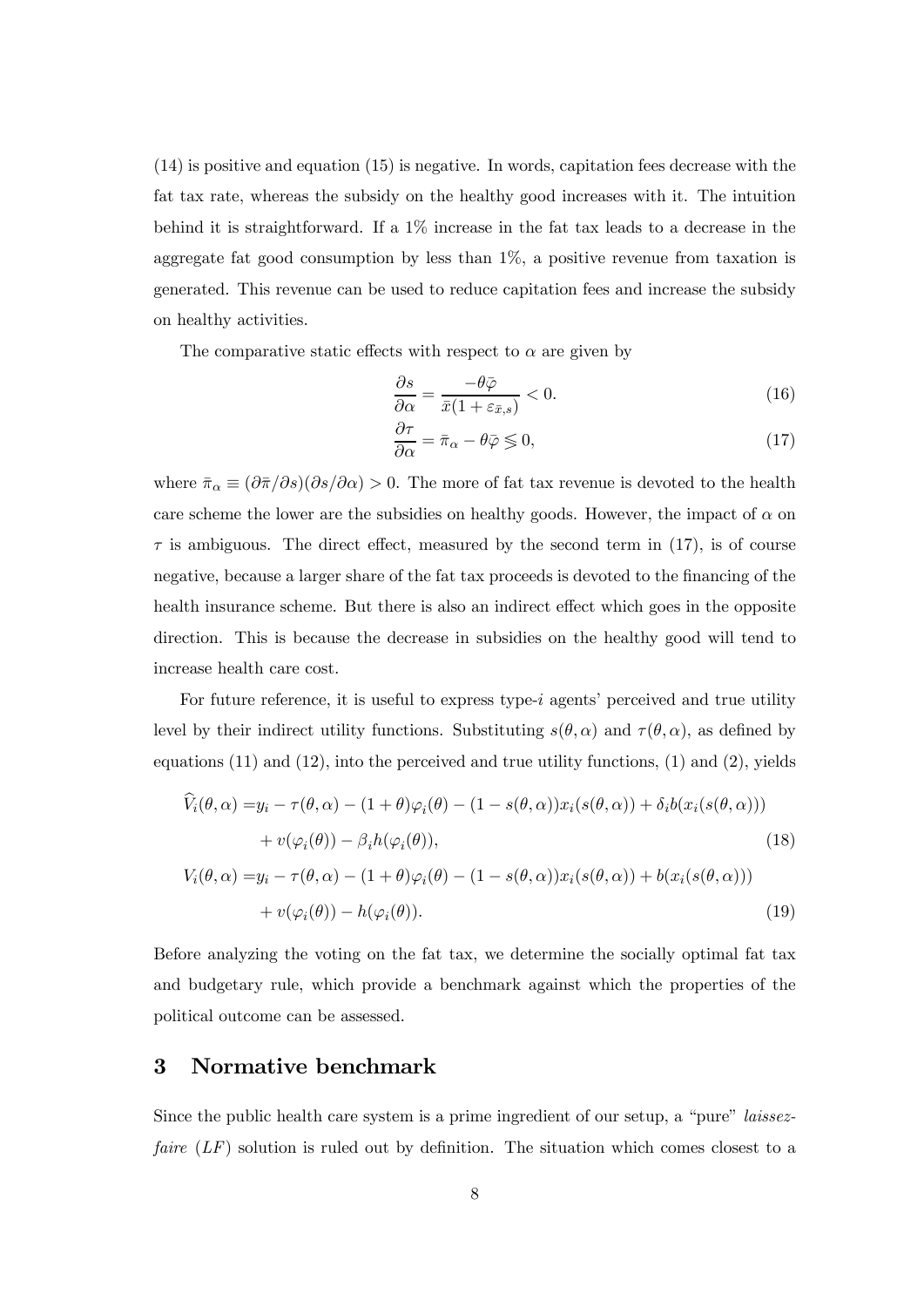conventional LF corresponds to the case where  $\theta = 0$  which (through the earmarking rule) also implies  $s = 0$ . It is plain that this solution is not efficient. To be more precise there are two sources of inefficiency. The first one is the individuals' misperception of the long-term effects of the fat and healthy good consumption. In addition, with a continuum of individuals health care costs are formally like an "atmosphere externality". Any given individual neglects the impact of his fat and healthy consumption on  $\overline{\pi}$ . Interestingly, this externality occurs even when aggregate health damages are correctly perceived by individuals. In other words, even when individuals are aware of equation (10) their consumption decisions will neglect its impact on health care cost.

We also know from standard textbook theory that in a world of perfect information these inefficiencies could be addressed through a system of individualized Pigouvian taxes (on  $\varphi$ ) and subsidies (on x). We assume that such individualized taxes are not feasible, for instance because of asymmetries of information. Instead, as shown in the previous section, we restrict the government's instruments to linear taxes and subsidies with the same rate applied to all individuals.

Within this context we first examine the utilitarian solution. It is constrained by the linear instruments  $(\theta, s)$ , but they are both under the control of the welfare maximizing government. Note that with quasi-linear preferences, redistributive considerations do not matter for the utilitarian government. Yet, a common concern with fat taxes is their regressive nature; see, Allais et al. (2010); Frazão et al. (2007); Leicester and Windmeijer (2004); and Powell and Chaloupka (2009); among others.<sup>8</sup> To address the redistributive nature of a fat tax we consider as well a Rawlsian government.

These solutions represent an interesting benchmark against which the political outcome considered in the subsequent sections can be assessed. This is the reason why we optimize with respect to  $\theta$  and  $\alpha$ , the variable used in our political model, rather than with respect to  $\theta$  and s. In a normative setting the change of variable is of no relevance. Using  $\theta$  and s as decision variable would effectively be simpler and more intuitive. In the utilitarian case this amounts to determining a Pigouvian tax and subsidy and the  $\alpha$  is then determined purely mechanically from equation (13); see Appendix A.1.

 $8$ As noted by Katakorpi (2008), if low-income individuals have more elastic demand than high-income individuals a fat tax may even be progressive.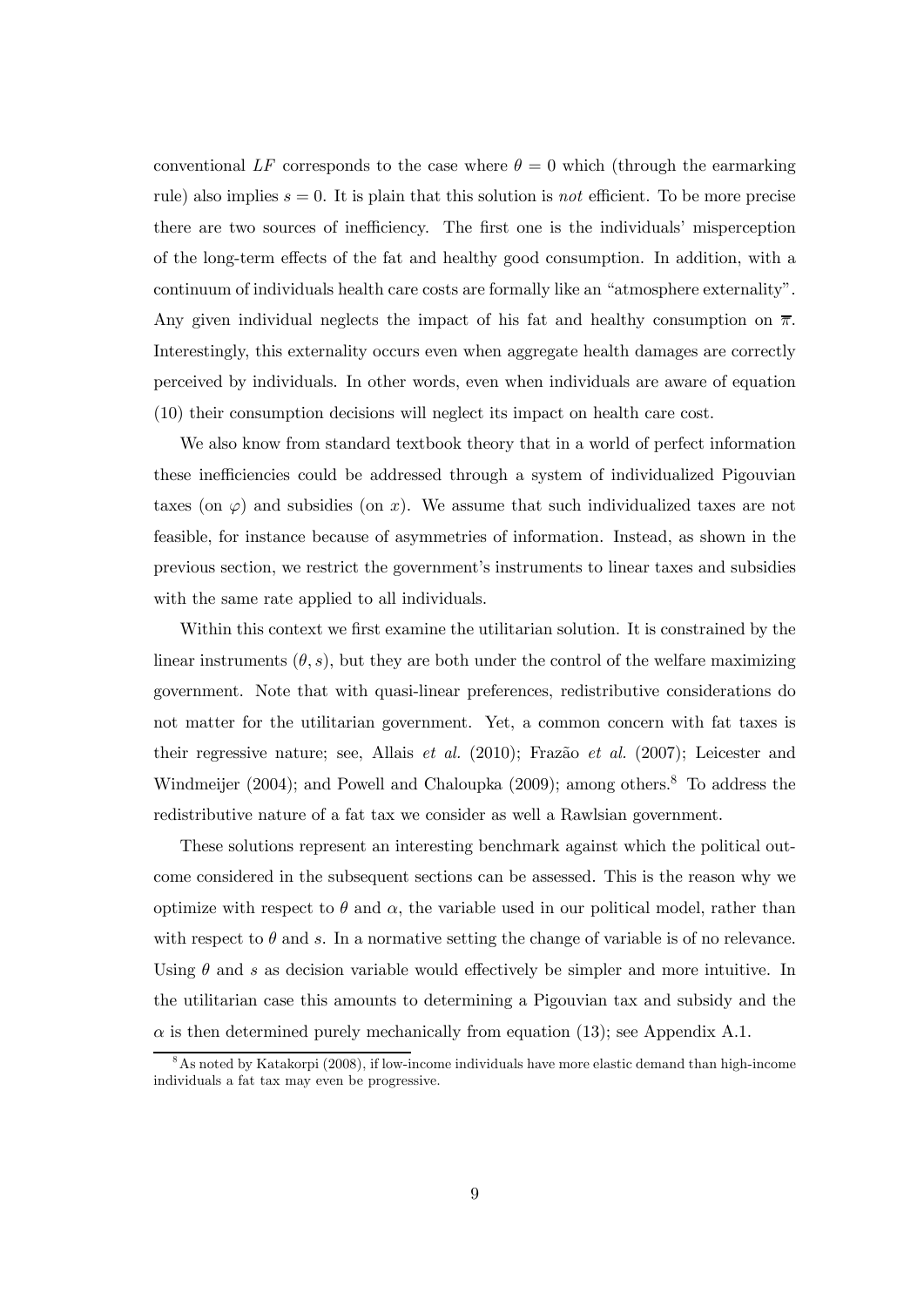#### 3.1 Utilitarian welfare function

The utilitarian social planner chooses the fat tax and budgetary rule by maximizing the sum over individual's true net benefits of the fat and healthy good consumption as given by equation (19)

$$
\max_{\theta,\alpha} \quad W^U(\theta,\alpha) = \int_{y_\ell}^{y_h} V_i(\theta,\alpha) \mathrm{d}F(y). \tag{20}
$$

The FOC of (20) with respect to  $\theta$  and  $\alpha$  are given by

$$
\frac{\partial W^{U}}{\partial \theta} = -\frac{\partial \tau}{\partial \theta} - \bar{\varphi} - \int_{y_{\ell}}^{y_{h}} \left[ (1 + \theta) - \frac{\partial v_{i}}{\partial \varphi_{i}^{*}} + \frac{\partial h_{i}}{\partial \varphi_{i}^{*}} \right] \frac{\partial \varphi_{i}^{*}}{\partial \theta} dF(y) + \frac{\partial s}{\partial \theta} \bar{x} - \int_{y_{\ell}}^{y_{h}} \left[ (1 - s) - \frac{\partial b_{i}}{\partial x_{i}^{*}} \right] \frac{\partial x_{i}^{*}}{\partial s} \frac{\partial s}{\partial \theta} dF(y),
$$
(21)

$$
\frac{\partial W^U}{\partial \alpha} = -\frac{\partial \tau}{\partial \alpha} + \frac{\partial s}{\partial \alpha} \bar{x} - \int_{y_\ell}^{y_h} \left[ (1 - s) - \frac{\partial b_i}{\partial x_i^*} \right] \frac{\partial x_i^*}{\partial s} \frac{\partial s}{\partial \alpha} dF(y). \tag{22}
$$

Using equations (4) and (5), these expressions reduce to

$$
\frac{\partial W^U}{\partial \theta} = -\frac{\partial \tau}{\partial \theta} - \bar{\varphi} + \frac{\partial s}{\partial \theta} \bar{x} + \frac{1}{\theta} \Omega(\beta, \delta) = 0 \tag{23}
$$

$$
\frac{\partial W^U}{\partial \alpha} = -\frac{\partial \tau}{\partial \alpha} + \frac{\partial s}{\partial \alpha}\bar{x} + \int_{y_\ell}^{y_h} (1 - \delta_i) \frac{\partial b_i}{\partial x_i^*} \frac{\partial x_i^*}{\partial s} \frac{\partial s}{\partial \alpha} dF(y),\tag{24}
$$

where we define

$$
\Omega(\beta,\delta) \equiv \int_{y_{\ell}}^{y_h} \left[ (1-\beta_i)\varepsilon_{h_i,\theta} h(\varphi_i^*) + (1-\delta_i)\varepsilon_{b_i,\theta} b(x_i^*) \right] dF(y) > 0,
$$

to simplify notation. The elasticities of the fat tax on the harm of fat good consumption and on the benefit of the healthy good consumption are defined as

$$
\varepsilon_{h_i, \theta} \equiv -\frac{\partial h_i}{\partial \varphi_i^*} \frac{\partial \varphi_i^*}{\partial \theta} \frac{\theta}{h_i}, \quad \text{and} \quad \varepsilon_{b_i, \theta} \equiv \frac{\partial b_i}{\partial x_i^*} \frac{\partial x_i^*}{\partial s} \frac{\partial s}{\partial \theta} \frac{\theta}{b_i}.
$$

Expressions (23) and (24) represent the tradeoffs which determine the optimal levels of  $\theta$  and  $\alpha$ . The first term of (23) reflects the marginal benefits of a higher fat tax revenue via the induced reduction in health care premiums. The second term measures the direct (average) utility loss associated with the price increase brought about by the fat tax. Similarly, the third term represents the (direct) utility gain associated with the induced subsidy on the healthy good. The last (Pigouvian) term represents the correction for the individuals' misperception of the health impact of the fat and healthy good. Setting the derivative equal to zero and rearranging yields

$$
\theta^{U} = \frac{\bar{\pi}\varepsilon_{\bar{\pi},\theta} + \Omega(\beta,\delta)}{\bar{\varphi}\left[1 - \left(1 - \varepsilon_{\bar{\varphi},\theta}\right)\left(\alpha + (1-\alpha)\frac{1}{1+\varepsilon_{\bar{x},s}}\right)\right]} > 0,
$$
\n(25)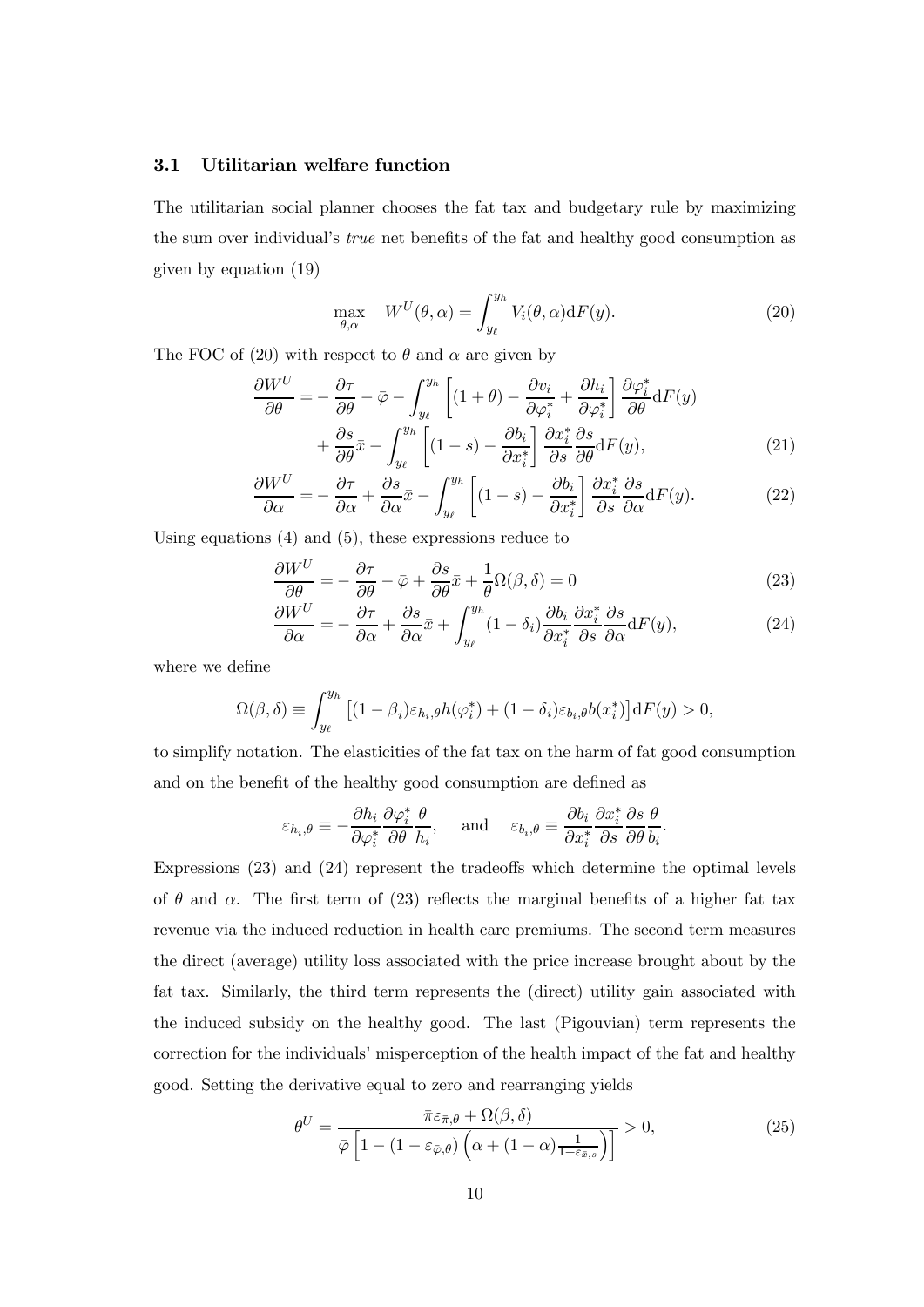where  $\varepsilon_{\bar{\pi},\theta} \equiv -\bar{\pi}_{\theta} \theta / \bar{\pi} > 0$ . In words, the utilitarian level of the fat tax is positive. This is true even when there is no misperception of the health effects so that  $\Omega(\beta,\delta)=0$ . In that case, any given individual still neglects the impact of his fat and healthy good consumption on  $\bar{\pi}$  and this calls for a corrective tax.

Turning to  $(24)$ , the first term measures the impact of  $\alpha$  on health care costs and thus on the capitation fee. Its sign is ambiguous; see equation (17). The second and third term are both negative. An increase in  $\alpha$  lowers s which has a negative direct effect on utility and also lowers the corrective (Pigouvian) effect of s. When  $\tau$  increases with  $\alpha$  it is clear that increasing  $\alpha$  has only negative effects: it decreases s and increases  $\tau$ . If instead  $\tau$  decreases with  $\alpha$ , the solution trades off the negative effect of the decrease in s against the positive effect of a decrease in  $\tau$ .

For the rest, equation (24) is not very informative about the sign of  $\alpha$ . This issue can, however, be addressed in a simple way by taking a detour via the Pigouvian solution described in Appendix A.1. Recall that the utilitarian objective yields precisely this solution so that  $\theta^U = \theta^P$  and  $s^U = s^P$ . It then follows from equation (13) that  $\alpha^U > 0$ when  $\theta^P \bar{\varphi}(\theta^P) > s^P \bar{x}(s^P)$  and negative otherwise. In words,  $\alpha$  is positive if the proceeds from the Pigouvian fat tax exceed the budgetary cost of the Pigouvian subsidy on the healthy good.

#### 3.2 Rawlsian welfare function

A Rawlsian social planner maximizes utility as given by (19) of the worst-off individual in society, namely the one with the lowest income  $y_{\ell}$ . The optimization problem then amounts to

$$
\max_{\theta,\alpha} \quad W^{R}(\theta,\alpha) = V_{\ell}(\theta,\alpha). \tag{26}
$$

Proceeding as in the previous section, we use equations (4) and (5) to simplify the FOCs of (26) with respect to  $\theta$  and  $\alpha$ . They can be written as

$$
\frac{\partial W^R}{\partial \theta} = -\frac{\partial \tau}{\partial \theta} - \varphi_\ell^* + \frac{\partial s}{\partial \theta} x_\ell^* + \frac{1}{\theta} \Omega_\ell(\beta_\ell, \delta_\ell),\tag{27}
$$

$$
\frac{\partial W^R}{\partial \alpha} = -\frac{\partial \tau}{\partial \alpha} + \frac{\partial s}{\partial \alpha} x^*_{\ell} + (1 - \delta_{\ell}) \frac{\partial b_{\ell}}{\partial x^*_{i}} \frac{\partial x^*_{\ell}}{\partial s} \frac{\partial s}{\partial \alpha},\tag{28}
$$

where

$$
\Omega_{\ell}(\beta_{\ell},\delta_{\ell}) \equiv (1-\beta_{\ell})\varepsilon_{h_{\ell},\theta}h(\varphi_{\ell}^*) + (1-\delta_{\ell})\varepsilon_{b_{\ell},\theta}b(x_{\ell}^*) > 0.
$$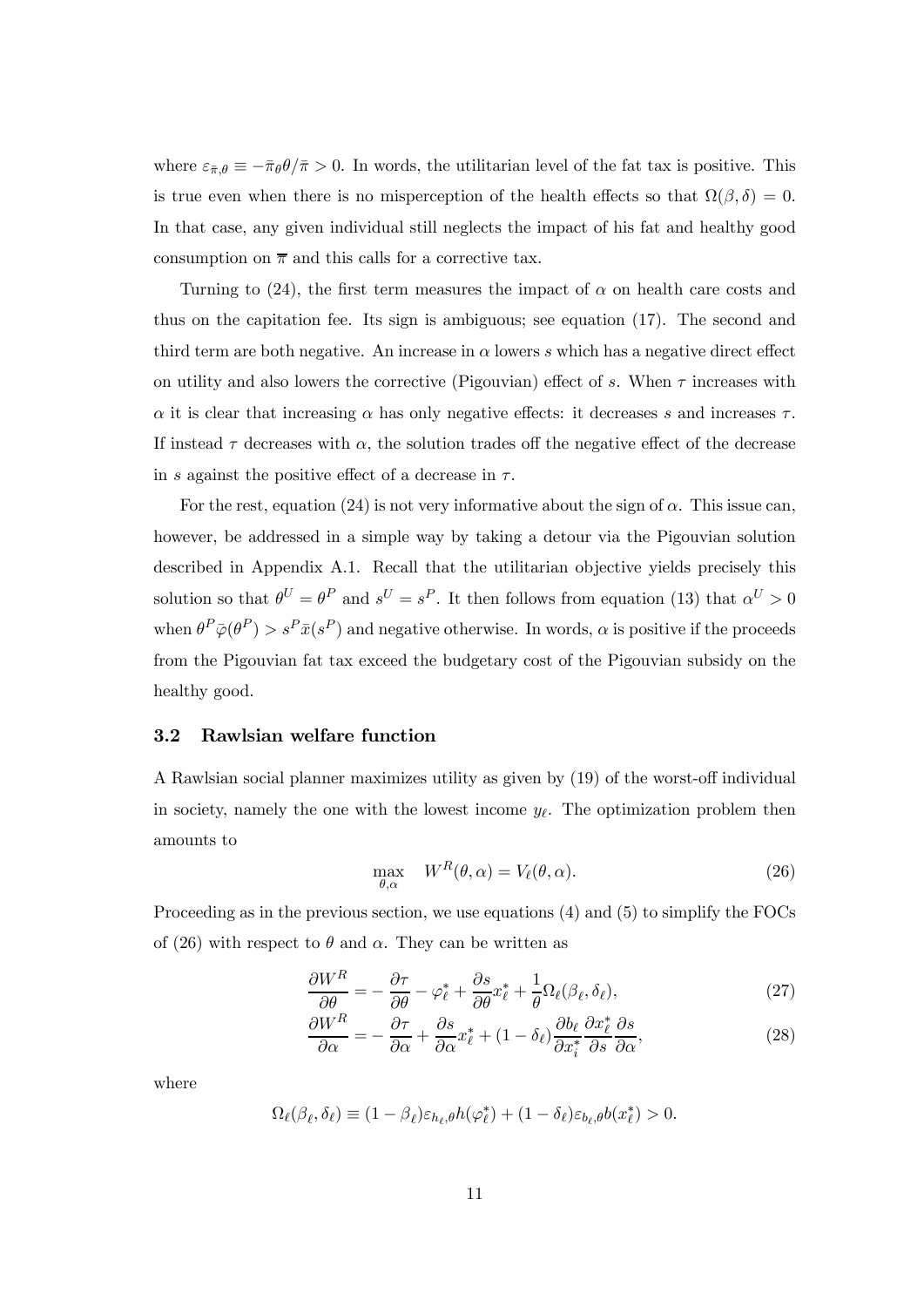The interpretations of equations (27) and (28) are similar to those of equations (23) and (24), except that the direct utility and Pigouvian effects are now evaluated for the lowest income individual rather than averaged over the entire population. Observe that unlike in the utilitarian case we no longer get "straight" Pigouvian tax and subsidy rates. This is because we are in a second-best setting with restricted instruments. Consequently, the optimal policy is not longer determined solely by efficiency considerations; redistribution now also matters.

Setting (27) equal to zero and rearranging gives the following expression for the Rawlsian fat tax  $\theta^R$ ,

$$
\theta^{R} = \frac{\bar{\pi}\varepsilon_{\bar{\pi},\theta} + \Omega(\beta_{\ell},\delta_{\ell})}{\bar{\varphi}\left[\frac{\varphi_{\ell}^{*}}{\bar{\varphi}} - (1 - \varepsilon_{\bar{\varphi},\theta})\left(\alpha + (1-\alpha)\frac{1}{1+\varepsilon_{\bar{x},s}}\frac{x_{\ell}^{*}}{\bar{x}}\right)\right]}.
$$
\n(29)

Since  $\varphi_{\ell}^* > \bar{\varphi}$ , we thus also get a positive fat tax in the Rawlsian case as long as  $\alpha > 0$ . When  $\alpha < 0$ , on the other hand a negative solution to (29) cannot be ruled out, which given our non negativity restriction on taxes and subsidies implies a corner solution at  $\theta^R = 0$ . An alternative, and more intuitive perspective on this issue is provided by equation (A.8) in Appendix A.2. It shows that the regressive effect of the fat tax, as measured by the term  $(\varphi_{\ell}^* - \bar{\varphi})$ , may outweigh the Pigouvian terms and thus yield  $\theta^R = 0.$ 

Intuitively, since the fat tax is regressive, one might expect the Rawlsian level to be lower than the utilitarian one. However, the lowest income individual suffers most from misperception of the adverse health effects of fat consumption. Consequently, the Pigouvian term linked to misperception will be higher in the Rawlsian case. To show this formally, the comparison of (25) and (29) is not very informative because the level of  $\alpha$  will differ. We can more easily compare  $(A.4)$  and  $(A.8)$ , in Appendices A.1 and A.2. The denominator of these expressions and the first term in the numerator are the same.<sup>9</sup> Consequently, we have  $\theta^R < \theta^U = \theta^P$  if

$$
(1 - \beta_{\ell})h'(\varphi_{\ell}^*) \left( -\frac{\partial \varphi_{\ell}^*}{\partial \theta} \right) - \int_{y_{\ell}}^{y_h} \left[ (1 - \beta_i)h'(\varphi_i^*) \left( -\frac{\partial \varphi_i^*}{\partial \theta} \right) \right] dF(y) < (\varphi_{\ell}^* - \bar{\varphi}). \tag{30}
$$

In words, the Rawlsian case leads to a lower fat tax when the regressive effect, measured by the RHS of (30), is stronger than the Pigouvian tax differential associated with the misperception, measured by the LHS of (30). Recall that misperception increases with

<sup>&</sup>lt;sup>9</sup>They are evaluated at different levels of  $\theta$  but this is of no relevance. To establish the comparison we can for instance evaluate the FOC with respect to  $\theta^R$  at  $\theta^U$ .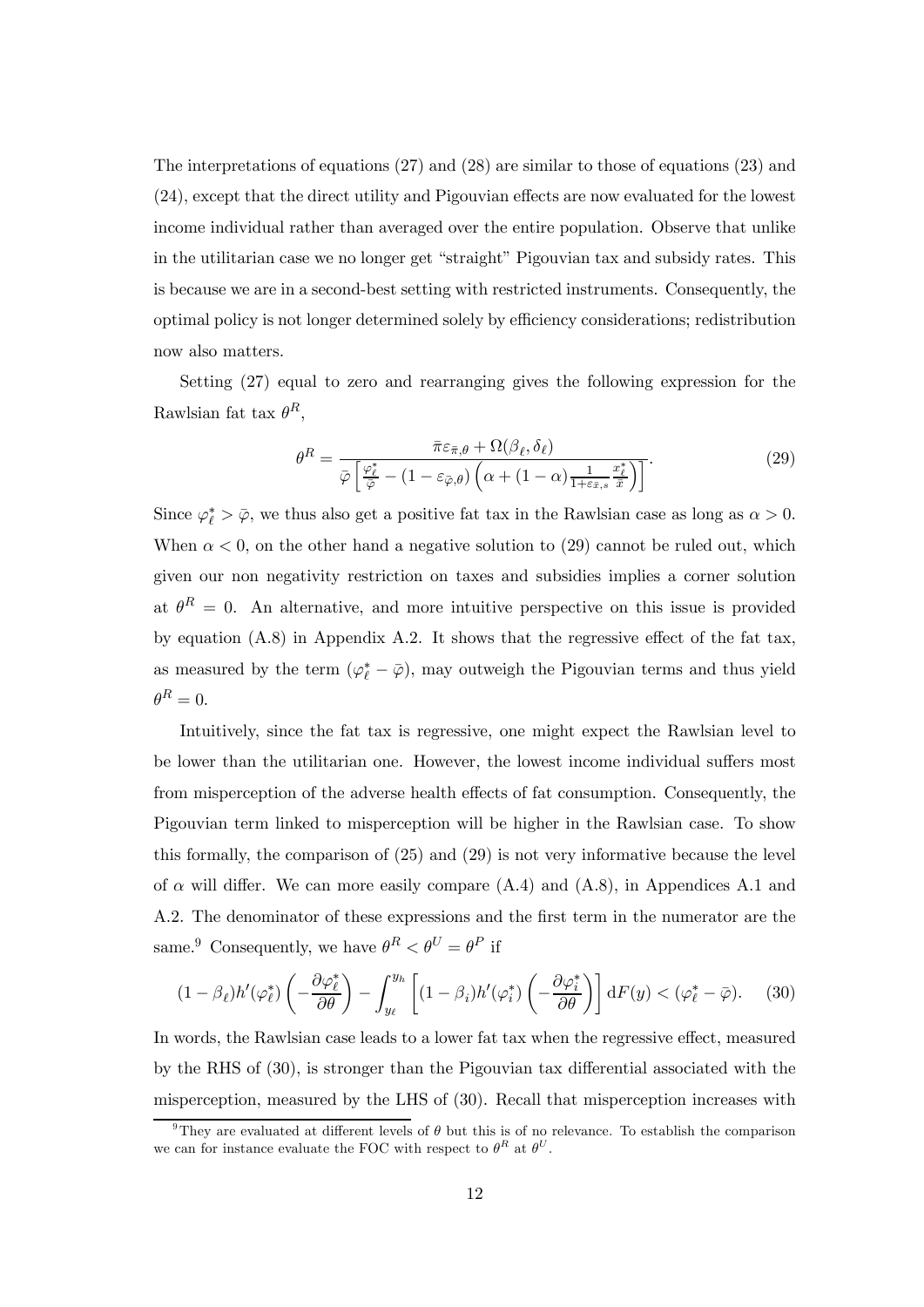income. Consequently, individual  $\ell$ 's misperception will, roughly speaking, be larger than the average degree of misperception and this calls for a larger tax in the Rawlsian case.

The levels of the subsidy on the healthy good  $s^U$  and  $s^R$  can be compared along the same lines, yielding again a conflict between correction for misperception and regressive bias. This discussion also shows that even if we assume for instance  $\theta^R$  <  $\theta^U$  and  $s^R < s^U$ ; the comparison between  $\alpha^R$  and  $\alpha^U$  remains ambiguous. This follows from a simple inspection of equation (13).

### 4 The political economy of fat taxes

We now assume that the level of the fat tax is chosen by majority voting, for a given budgetary rule. Now, the variable  $\alpha$  which was of no direct relevance in the normative case will be of crucial importance. With a continuum of individuals each voting agent has zero mass implying that an individual vote cannot change the outcome of the election. Individuals vote for the level of the fat tax that maximizes their perceived indirect utility function as given by  $(18)$ :<sup>10</sup>

$$
\max_{\theta} \quad \widehat{V}_i(\theta, \alpha) \quad \theta \ge 0.
$$

The FOC of a type-*i* agent with respect to  $\theta$  is given by

$$
\frac{\partial \widehat{V}_i}{\partial \theta} = -\frac{\partial \tau}{\partial \theta} - \varphi_i^* - \left[ (1 + \theta) - \frac{\partial v_i}{\partial \varphi_i^*} + \beta_i \frac{\partial h_i}{\partial \varphi_i^*} \right] \frac{\partial \varphi_i^*}{\partial \theta} \n+ \frac{\partial s}{\partial \theta} x_i^* - \left[ (1 - s) - \delta_i \frac{\partial b_i}{\partial x_i^*} \right] \frac{\partial x_i^*}{\partial s} \frac{\partial s}{\partial \theta} \le 0.
$$

Using the FOCs of the individual choices over  $x_i$  and  $\varphi_i$ , equations (4) and (5), this equation reduces to

$$
-\frac{\partial \tau}{\partial \theta} - \varphi_i^* + \frac{\partial s}{\partial \theta} x_i^* \le 0.
$$
 (31)

The first term represents the marginal benefit of higher fat taxes which is given by the reduction in the capitation fee. The second term reflects the individual's direct costs of fat taxes. These are higher for lower income individuals since they consume more of the fat good. The last term represents the benefit of a higher fat tax when part of

 $10$  Individuals vote in accordance with their perceived preferences which is in contrast to Haavio and Katakorpi (2011). In their framework individuals consume according to their perceived preferences, but vote according to their true preferences. The voting on the fat tax is thus used as a self-commitment device to overcome their self-control problems in the fat good consumption. See the Conclusion for further discussion.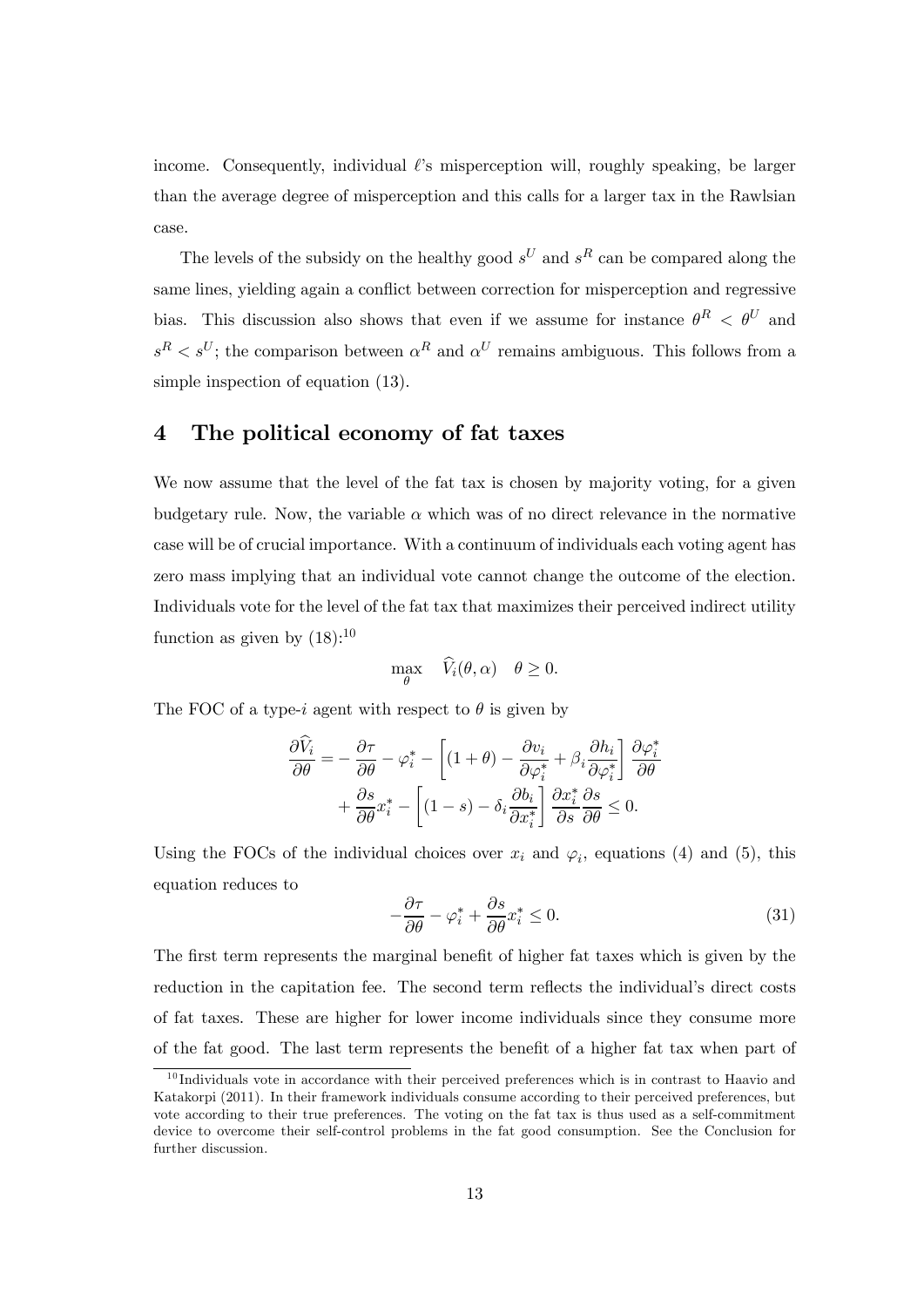its revenue is employed to subsidize the healthy good consumption. Since low income individuals consume less of the healthy good they also profit less from its subsidization.

For preferences to be single peaked we assume that the second-order condition is always non-positive, *i.e.*  $SOC_{\theta} \leq 0.11$  To determine the median voter, we need to know how the most preferred fat tax rate changes with income. Differentiating (31) we get

$$
\frac{\partial \theta_i}{\partial y_i} = -\frac{-\frac{\partial \varphi_i}{\partial \beta_i} \frac{\partial \beta_i}{\partial y_i} + \frac{\partial s}{\partial \theta} \frac{\partial x_i}{\partial \delta_i} \frac{\partial \delta_i}{\partial y_i}}{SOC_\theta} > 0.
$$
\n(32)

That is, the most preferred fat tax rate is increasing in an individual's income. This is intuitive: higher income individuals consume less fat goods and are thus affected less by their taxation. In addition, high income agents profit more if some fat tax revenue is employed to subsidize healthy good consumption. Since  $\theta$  is a monotonic increasing function of  $y_i$ , the median voter is simply the individual with median income,  $y_m$ . With single-peaked preferences, the equilibrium fat tax corresponds to the most preferred level of the median individual and is implicitly determined by

$$
-\frac{\partial \tau}{\partial \theta} - \varphi_m^* + \frac{\partial s}{\partial \theta} x_m^* = 0,
$$
\n(33)

where  $\varphi_m^*$  and  $x_m^*$  are the fat and healthy good consumption of the median voter.

How does the fat tax in the political equilibrium compare to the socially optimal level? For a utilitarian objective we have to evaluate the FOC of the social planner, equation (23) at  $\theta_m$ , *i.e.* 

$$
\left. \frac{\partial \mathcal{W}^U}{\partial \theta} \right|_{\theta = \theta_m} = \underbrace{(\varphi_m^* - \bar{\varphi})}_{>0} + \underbrace{(\bar{x} - x_m^*) \frac{\partial s}{\partial \theta}}_{>0} + \underbrace{\frac{1}{\theta_m} \Omega(\beta, \delta)}_{>0} > 0. \tag{34}
$$

Assuming that the income distribution satisfies the standard property that  $y_m < \bar{y}$ , we have  $\bar{\varphi} < \varphi_m^*$  and  $x_m^* < \bar{x}$  if  $\varphi$  is a concave function while x is a convex function of  $y$ .<sup>12</sup>

 $11$ Specifically, the second order condition is given by

$$
SOC_{\theta} \equiv \frac{\partial^2 V_i}{\partial \theta^2} = -\frac{\partial^2 \tau}{\partial \theta^2} - \frac{\partial \varphi_i^*}{\partial \theta} + \frac{\partial^2 s}{\partial \theta^2} x_i^* + \frac{\partial s}{\partial \theta} \frac{\partial x_i^*}{\partial s} \frac{\partial s}{\partial \theta} \le 0 \quad \forall i.
$$

<sup>12</sup>To see this observe that the concavity of  $\varphi$ , the property that  $\varphi$  decreases with  $y$  and  $y_m < \bar{y}$  imply that

$$
\bar{\varphi} \equiv \int_{y_{\ell}}^{y_h} \varphi(\theta, \beta(y)) dF(y) \leq \varphi(\theta, \beta(\bar{y})) \leq \varphi(\theta, \beta(y_m)) \equiv \varphi_m^*.
$$

Similarly, the convexity of  $x$  and the property that  $\delta$  is increasing in  $y$  implies

$$
\bar{x} \equiv \int_{y_{\ell}}^{y_h} x(\theta, \delta(y)) dF(y) \ge x(\theta, \delta(\bar{y})) > x(\theta, \delta(y_m)) \equiv x_m^*.
$$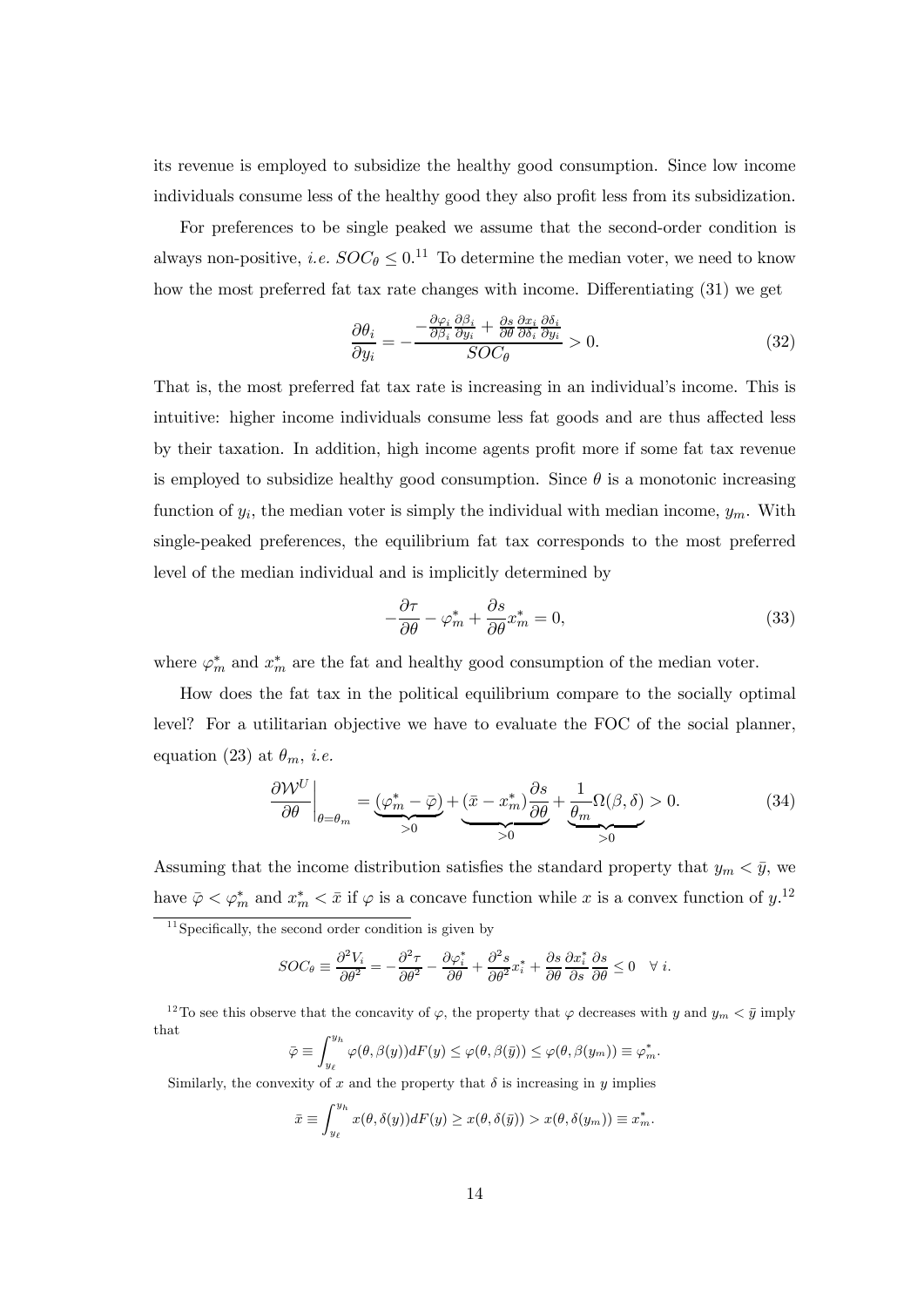Under these assumptions, the fat tax in the political equilibrium is always lower than the social optimal fat tax,  $\theta^m < \theta^U$ . Intuitively, this result can be understood as follows. First, the median voter suffers more from taxation of fat goods since his consumption is above average consumption. Additionally, he profits less from the subsidization of healthy goods since his healthy good consumption is below average. Third, the median voter does not take into consideration the sum of all (negative) long-run effects of fat good consumption on society, nor the additional benefits of increased healthy good consumption when a share of the fat tax revenue is earmarked to subsidize healthy goods.

Turning to the Rawlsian case, evaluating the FOC for the maximization of welfare, equation (27), at  $\theta_m$  yields

$$
\left. \frac{\partial \mathcal{W}^R}{\partial \theta} \right|_{\theta = \theta_m} = \underbrace{(\varphi_m^* - \varphi_\ell^*)}_{< 0} + \underbrace{(x_\ell^* - x_m^*) \frac{\partial s}{\partial \theta}}_{< 0} + \underbrace{\frac{1}{\theta_m} \Omega(\beta_\ell, \delta_\ell)}_{> 0} . \tag{35}
$$

Since  $\varphi_m^* < \varphi_\ell^*$ ,  $x_\ell^* < x_m^*$ , and  $\partial s/\partial \theta > 0$ , the first two terms on the RHS are negative, whereas  $\Omega_{\ell}(\beta_{\ell}, \delta_{\ell}) > 0$ . Consequently, the sign of (35) is ambiguous and it is not clear how the political fat tax compares to the socially optimal level. Unlike in the utilitarian case, the equilibrium tax rate can be smaller than the social optimal fat tax.

Intuitively, this ambiguity arises for two reasons. First, the worst-off individual consumes more of the fat good than the median voter and thus also suffers more from its taxation. Second, the worst-off individual has the lowest healthy good consumption and profits the least from its subsidization. At the same time, however, the worst-off individual has the highest misperception with respect to the health effects of the fat and healthy good consumption. He is thus the one who profits most from the positive health effects that come along with a lower consumption of fat goods due to their taxation. And this effect may drag the Rawlsian social optimal fat tax above the political fat tax.

So far, we have studied the voting equilibrium for a given level of  $\alpha$ . To study the constitutional stage we need to know how the fat tax relates to the budgetary rule. Earmarking fat tax revenue to the health care scheme or to the healthy good consumption may then open up the possibility to draw the political fat tax closer to its social optimum. The derivative of  $\theta_m$  wrt  $\alpha$  is

$$
\frac{\partial \theta_m}{\partial \alpha} = -\frac{-\frac{\partial^2 \tau}{\partial \theta \partial \alpha} + \frac{\partial^2 s}{\partial \theta \partial \alpha} x_m^* + \frac{\partial s}{\partial \theta} \frac{\partial x_m^*}{\partial s} \frac{\partial s}{\partial \alpha}}{SOC_\theta}.
$$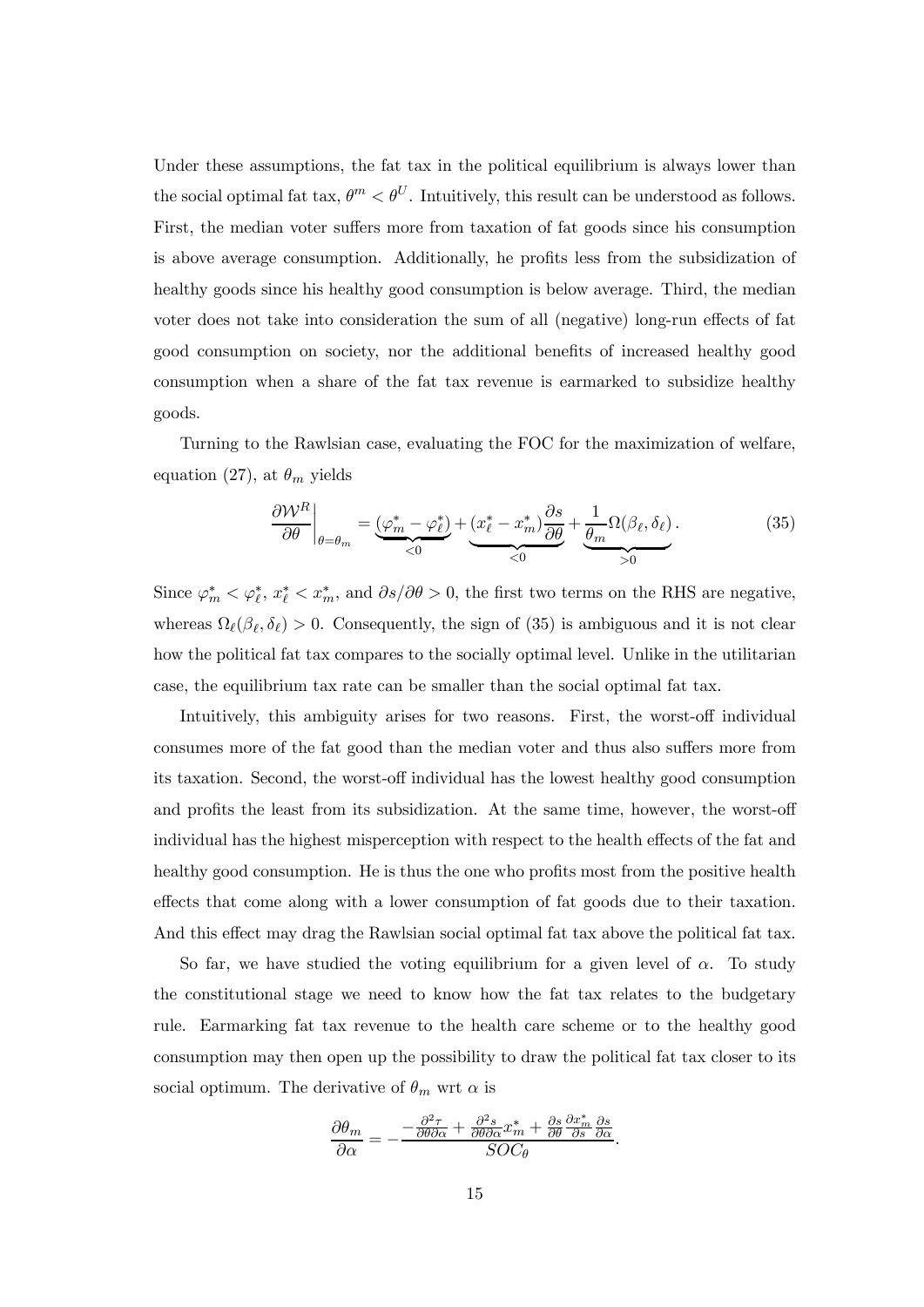Rearranging yields

$$
\frac{\partial \theta_m}{\partial \alpha} = \frac{\bar{\pi}_{\theta\alpha} + \bar{\varphi}(1 - \varepsilon_{\bar{\varphi},\theta}) \left[ \frac{x_m^*}{\bar{x}} \frac{1}{(1 + \varepsilon_{\bar{x},s})} - 1 + \frac{(1 - \alpha)\theta\bar{\varphi}}{[\bar{x}(1 + \varepsilon_{\bar{x},s})]^2} \frac{\partial x_m^*}{\partial s} \right]}{SOC_{\theta}}
$$

$$
= \frac{\bar{\pi}_{\theta\alpha} + \bar{\varphi}(1 - \varepsilon_{\bar{\varphi},\theta}) \left[ \frac{x_m^*}{\bar{x}} \frac{1}{1 + \varepsilon_{\bar{x},s}} \left( 1 + \frac{\varepsilon_{x_m,s}}{1 + \varepsilon_{\bar{x},s}} \right) - 1 \right]}{SOC_{\theta}}.
$$
(36)

Assume that  $\bar{\pi}_{\theta \alpha} < 0$ . Roughly speaking this means that healthy consumption (or physical activity) is more beneficial (at the margin) for individuals who consume more fat. In other words, a heavy consumption of fat goods makes the compensation by an otherwise healthy diet more effective. Then, a sufficient condition for (36) to be positive is that

$$
\frac{1 + \varepsilon_{\bar{x},s} + \varepsilon_{x_m,s}}{(1 + \varepsilon_{\bar{x},s})^2} < \frac{\bar{x}}{x_m^*}.
$$

For isoelastic demand, *i.e.*  $\varepsilon_{x_m,s} = \varepsilon_{\bar{x},s}$ , this condition is satisfied and we have  $\partial \theta_m / \partial \alpha$ 0, a property we shall assume for the remainder of the paper.

# 5 Earmarking of fat tax revenue

So far, we have studied the voting equilibrium fat tax for a given level of  $\alpha$ . Together with the budget constraint this also determines  $s$ , the subsidy on the healthy good. We have shown that the voting equilibrium tax is always lower than the utilitarian solution, but that it may be lower or higher than the Rawlsian level. Furthermore, this tax increases with  $\alpha$ . We now turn to the constitutional stage at which the earmarking rule is determined by a welfare maximizing (utilitarian or Rawlsian) government anticipating the induced voting equilibrium. We study if and how the earmarking rule can be used to bring about the "best" possible political equilibrium. Intuitively, one would expect that a utilitarian government sets a higher than otherwise optimal level of  $\alpha$  in order to boost the political support for the fat  $\text{tax}.^{13}$  However, we show that the determination of the earmarking rule is more complex than this first intuition would suggest. Specifically, the setting of the earmarking rule may involve a conflict between the fat tax and the healthy good subsidy.

 $13$ This intuition is in line with Casamatta *et al.* (2000) who deal with a problem of pension design. The generosity is determined by voting, but the degree to which the system redistributes within generations (the Bismarckian factor) is set at the constitutional stage. They show that it may be desirable to make the system more Bismarckian (less redistributive) in order to boost political support.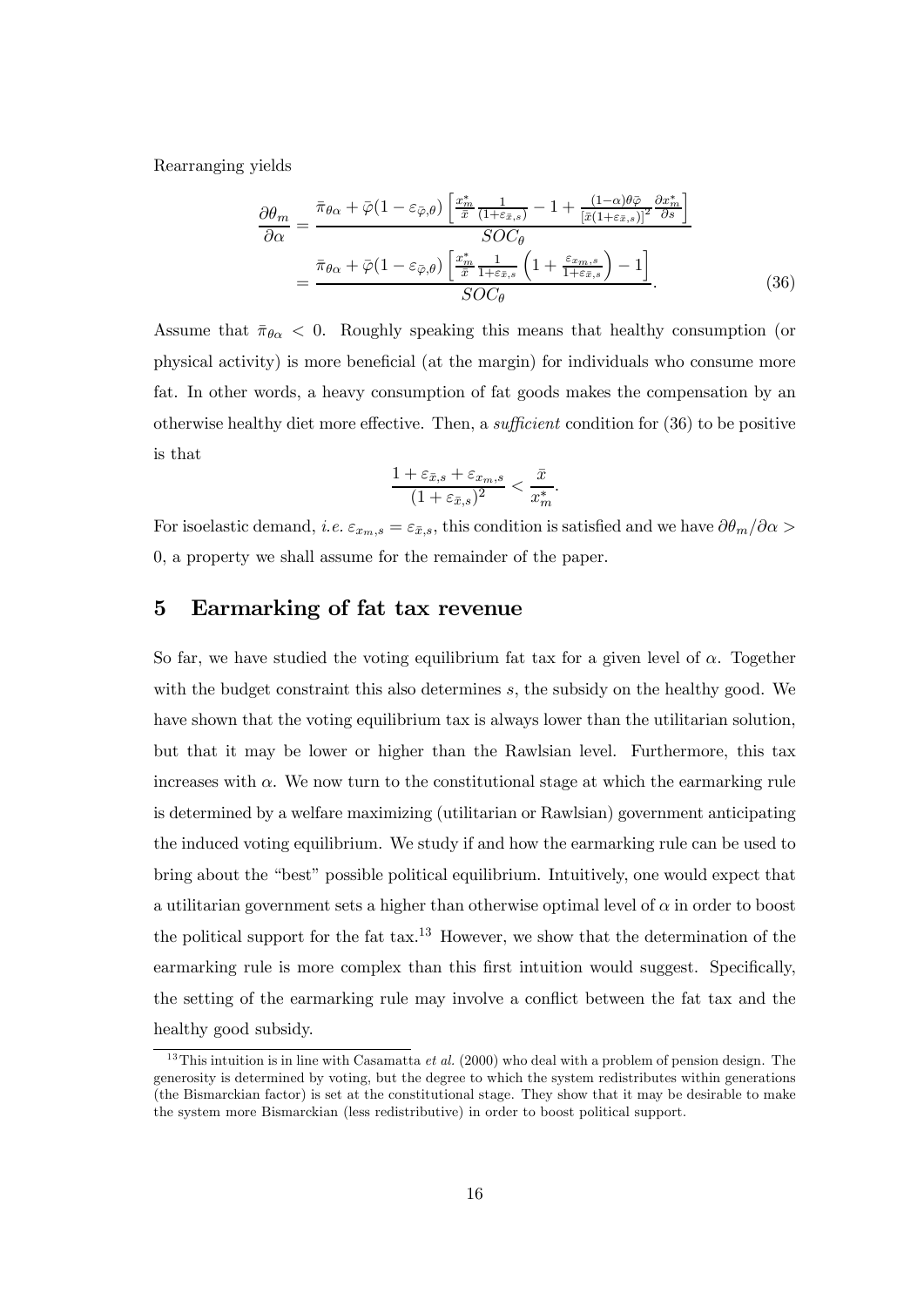#### 5.1 Utilitarian objective

With a utilitarian objective, the constitutional problem consists in maximizing the sum of all utilities, evaluated at the induced voting equilibrium with respect to  $\alpha$ . Formally, the solution of  $\alpha$  is defined as

$$
\alpha^{EU} = \arg \ \max_{\alpha} \left\{ W^U(\alpha) = \int_{y_\ell}^{y_h} V_i(\theta_m(\alpha), \alpha) dF(y) \text{ s.t. } \alpha \le 1 \right\},\
$$

Differentiating  $W(\alpha)$  with respect to  $\alpha$ , we have

$$
\frac{\mathrm{d}W^{U}}{\mathrm{d}\alpha} = \int_{y_{\ell}}^{y_{h}} \frac{\partial V_{i}}{\partial \theta_{m}} \frac{\partial \theta_{m}}{\partial \alpha} \mathrm{d}F(y) + \int_{y_{\ell}}^{y_{h}} \frac{\partial V_{i}}{\partial \alpha} \mathrm{d}F(y). \tag{37}
$$

Since the political fat tax is too low for all possible  $\alpha$ 's and with  $\theta_m$  increasing in  $\alpha$  one might expect that the level of  $\alpha$  set at the constitutional stage would be higher than  $\alpha^{U}$ . In other words, we devote a higher proportion of tax proceeds to the financing of health care (the reduction of  $\tau$ ) than otherwise optimal. Put differently, a smaller than optimal share would be devoted to the subsidization of the healthy good. To verify this conjecture we have to evaluate (37) at  $\alpha^U$ . We know from our earlier results that the first term on the RHS is positive and it represents the intuitive argument we just described. Boosting  $\alpha$  will bring the  $\theta$  supported by the median voter closer to its optimal level. In other words,  $\alpha$  is used to boost political support for the fat tax. However, this intuition has to be qualified because the second term on the RHS is negative. To see this, observe that from equation  $(A.3)$  in the Appendix it follows that

$$
\int_{y_{\ell}}^{y_h} \frac{\partial V_i}{\partial \alpha} dF(y) = \int_{y_{\ell}}^{y_h} \left[ -\frac{\partial \pi_i}{\partial x_i} - s + (1 - \delta_i) b'(x_i) \right] \frac{\partial x_i}{\partial s} dF(y) \frac{\partial s}{\partial \alpha}.
$$
 (38)

Now, we know from (16) that  $\partial s/\partial \alpha < 0$ . The remainder of the RHS of (38) is simply  $dW^{U}/ds$ , where  $W^{U}$  is utilitarian welfare as defined by (A.1). Now with  $\alpha = \alpha^{U}$  and  $\theta = \theta_m < \theta^U$  we must have from (11) that  $s < s^U$ , which from the second order condition implies that  $d\mathcal{W}/ds > 0$ . Putting these elements together shows that the second term on the RHS of (37) is negative at  $\alpha^U$ . Consequently, the entire expression does not appear to have an unambiguous sign. Intuitively, this is because the increase in  $\alpha$  also has a negative effect, namely that it further decreases s which is already too low.

To sum up, while the voting equilibrium tax is always too low and while increasing  $\alpha$  over and above the utilitarian level does boost political support for the fat tax and increase its level, it is not necessarily optimal to do so. This is because the optimal policy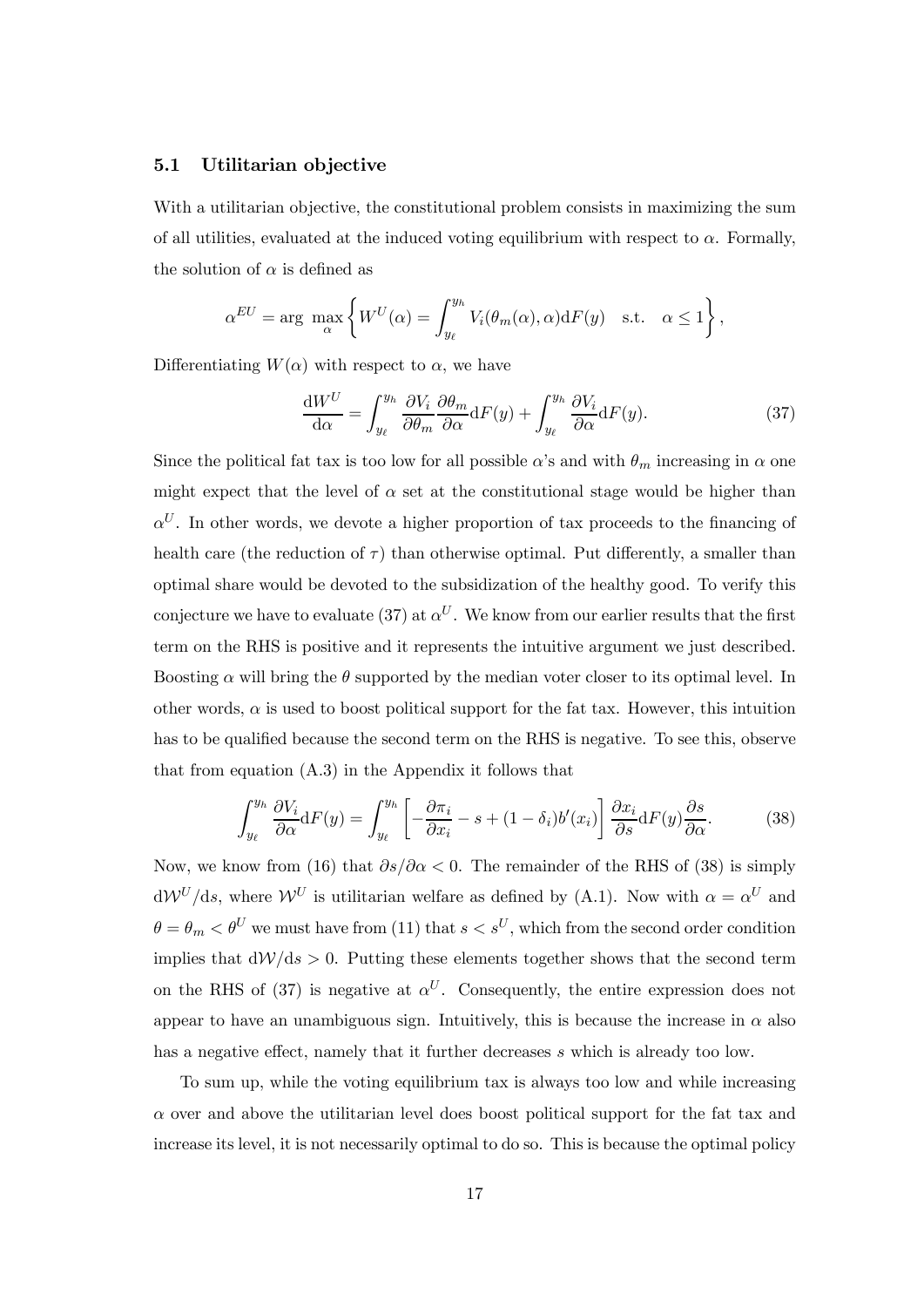may involve a tradeoff between the (political equilibrium) fat tax and the healthy good subsidy. Increasing the share of tax proceed devoted to health insurance may further decrease the subsidy which is already too low.

#### 5.2 Rawlsian objective

With a Rawlsian objective, the constitutional problem consists in maximizing the utility of the worst-off individual with respect to  $\alpha$ . Formally, the solution of  $\alpha$  is defined as

$$
\alpha^{ER} = \arg\max_{\alpha} \{ W^R = V_\ell(\theta_m(\alpha), \alpha) \text{ s.t. } \alpha \le 1 \},
$$

Differentiating  $W^R(\alpha)$ , we get

$$
\frac{\mathrm{d}W^R}{\mathrm{d}\alpha} = \frac{\partial V_\ell}{\partial \theta_m} \frac{\partial \theta_m}{\partial \alpha} + \frac{\partial V_\ell}{\partial \alpha}.\tag{39}
$$

To study whether it is optimal to set  $\alpha$  below or above the Rawlsian level obtained in the normative benchmark, we have to evaluate (39) at  $\alpha^R$ . Recall that unlike in the utilitarian case, the voting equilibrium level  $\theta_m(\alpha^R)$  can now be smaller or larger than  $\theta^R$ . When  $\theta_m(\alpha^R) < \theta^R$ , the first term on the RHS of (39) is once again positive. And an argument which is exactly similar to the one used in the previous subsection (using equation  $(A.7)$  rather than  $(A.3)$  in the Appendix) can be used to show that the second term is negative. Consequently, the sign of the overall expression is ambiguous. On the other hand, when  $\theta_m(\alpha^R) < \theta^R$ , the first term on the RHS of (39) is negative. And using once again the same argument for the second term it follows that it is now positive. To sum up, while the respective signs of the two terms may be reversed, they always go in opposite directions. Intuitively, this is essentially due to a simple accounting argument, based on expression (11). Given  $\alpha = \alpha^R$ , when  $\theta_m$  is too low, s is also too low (so that the second term is negative). But when  $\theta_m$  is too large, *s* is also too large and the second term is positive (because an increase in  $\alpha$  brings about a decrease in the level of  $\tilde{s}$  in the voting equilibrium).

# 6 Conclusion

This paper has studied the determination of a fat tax and a subsidy on a healthy good through majority voting. The voting procedure is preceded by a constitutional stage in which a welfare maximizing (utilitarian or Rawlsian) government sets the earmarking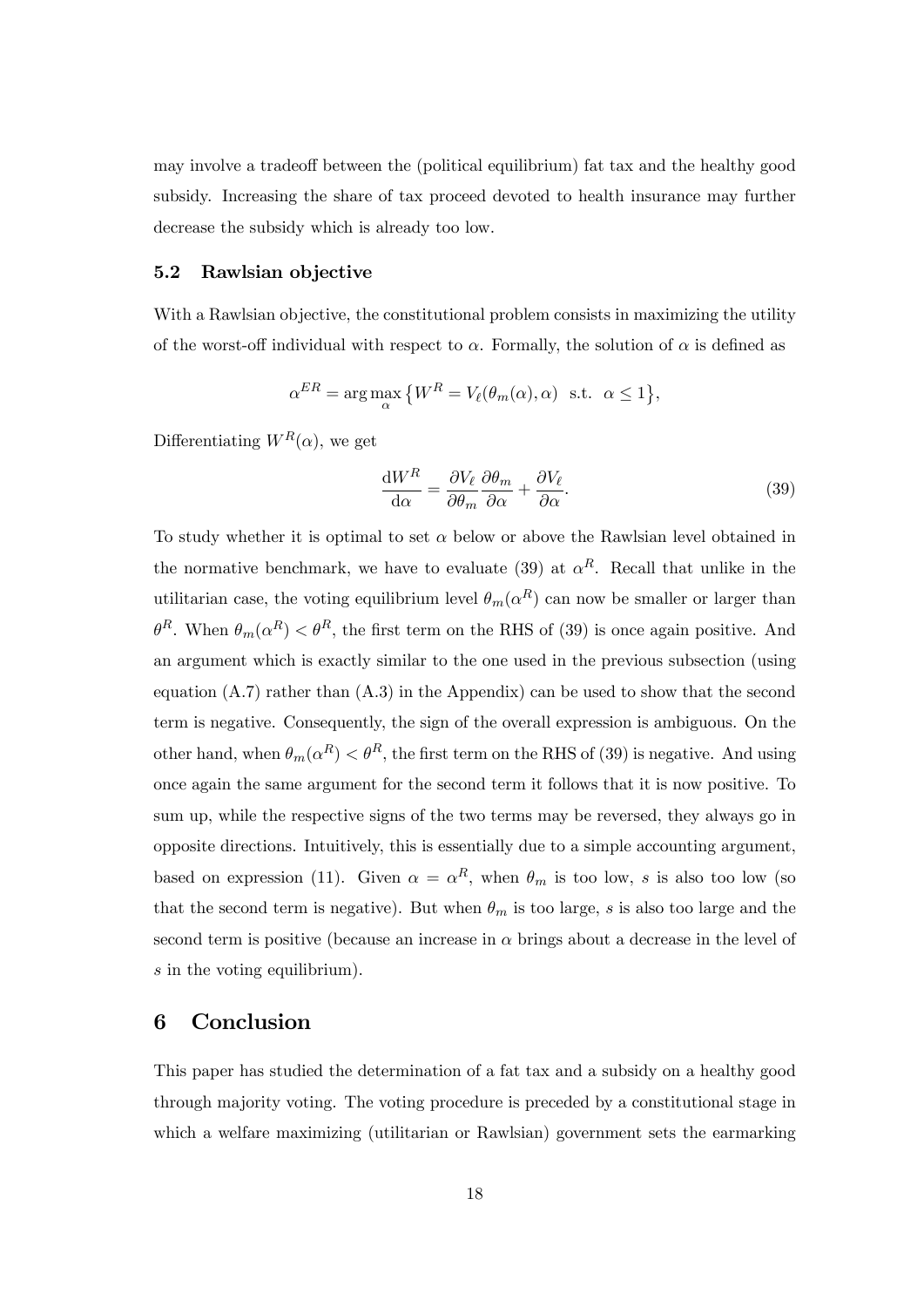rule, which specifies the share of fat tax proceeds that is used to contribute to the funding of the health care system, while the remaining revenue is used to finance the subsidy on the healthy good. Both the long-run costs of fat consumption and the long-run benefits of the healthy good are misperceived. In addition, individuals choose their consumption levels without taking into account their impact on health care costs. Voting behavior is based on the misperceived utility. In other words, the problem is not one of self-control but one of inadequate information.

We show that the equilibrium fat tax is always lower than at the utilitarian benchmark, while it may be lower or higher than the Rawlsian level. Furthermore, the equilibrium tax increases with  $\alpha$ , the share of tax proceeds devoted to health insurance. Roughly speaking this is the case because increasing  $\alpha$  makes the overall tax policy less regressive. Indeed, a larger subsidy on the healthy good makes the policy more regressive.

In the utilitarian case we show that even though the earmarking rule can be used to boost the political support for the fat tax, it is not necessarily optimal to do so. This is because there is a conflict between the fat tax and the healthy good subsidy. The latter is also too low at the voting equilibrium and may be further decreased as  $\alpha$ increases. To sum up, the level of  $\alpha$  set at the constitutional stage may be lower as well as higher than the utilitarian (full control) benchmark. Similar effects are at work in the Rawlsian case with the added complexity that the voting equilibrium tax level may then actually exceed the optimal level.

To sum up, earmarking is an effective tool to influence the voting equilibrium tax/subsidy policy and bring it closer to the optimum. However, the determination of the optimal earmarking rule is more complex then on would have expected at first. It is not simply used to boost political support for the fat tax. Instead, it may involve a tradeoff between the (political equilibrium) fat tax and the healthy good subsidy. Consequently, the optimal level of  $\alpha^P$  may actually be lower than the utilitarian benchmark  $\alpha^{EU}$  in order to ensure an more adequate level of the healthy good subsidy.

We have assumed that individuals vote according to their misperceived preferences. Haavio and Kotakorpi (2011) investigate a problem of self-control over sin goods and consequently assume that the median voter votes accordingly to his long-term utility function. In our setup this translates into assuming that individuals vote based on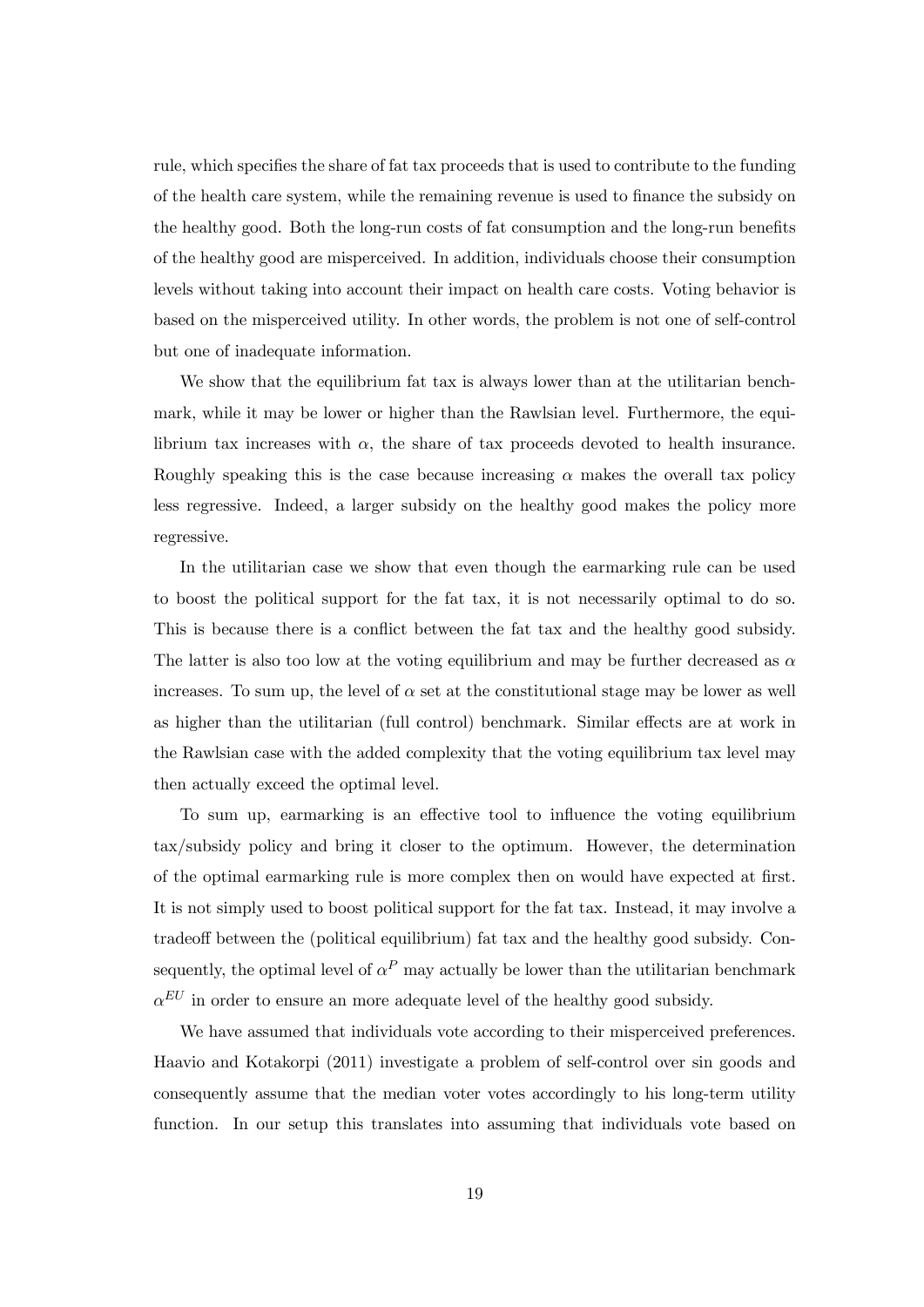preferences with  $\beta = \delta = 1$ . In this case the median voter chooses the fat tax while being aware of his own misperception of the utility costs and benefits of fat and healthy goods.<sup>14</sup> In other words he uses the tax policy as a commitment devise to mitigate his "self-control" problem. Consequently the first of the two externalities described in Section 3 is accounted for, at least in part.<sup>15</sup> The second, health insurance cost, externality remains however relevant. Overall we can thus expect  $\theta_m$  to be further away from the utilitarian choice when individuals vote according to their misperceived utility function. On that account we believe that understanding if individuals are affected by misperception–and vote accordingly to their misperceived preferences–or by temptation–and vote accordingly to the true effects–has important policy implications.

$$
-\frac{\partial \tau}{\partial \theta} - \varphi_m^* (1 - \beta_m) \frac{\partial h_m}{\partial \varphi_m^*} \frac{\partial \varphi_m^*}{\partial \theta} + \frac{\partial s}{\partial \theta} x_m^* - (1 - \delta_m) \frac{\partial b_m}{\partial x_m^*} \frac{\partial x_m^*}{\partial s} \frac{\partial s}{\partial \theta} = 0.
$$
 (40)

 $14$ The analogous of (33) would be

It comes out that the third term in (34) would be partially corrected by the median voter's misperception terms.

 $15$ To be more precise the commitment benefit is mitigated by the tax revenue effect which arises because the median voter does not get a full refund of his tax payments.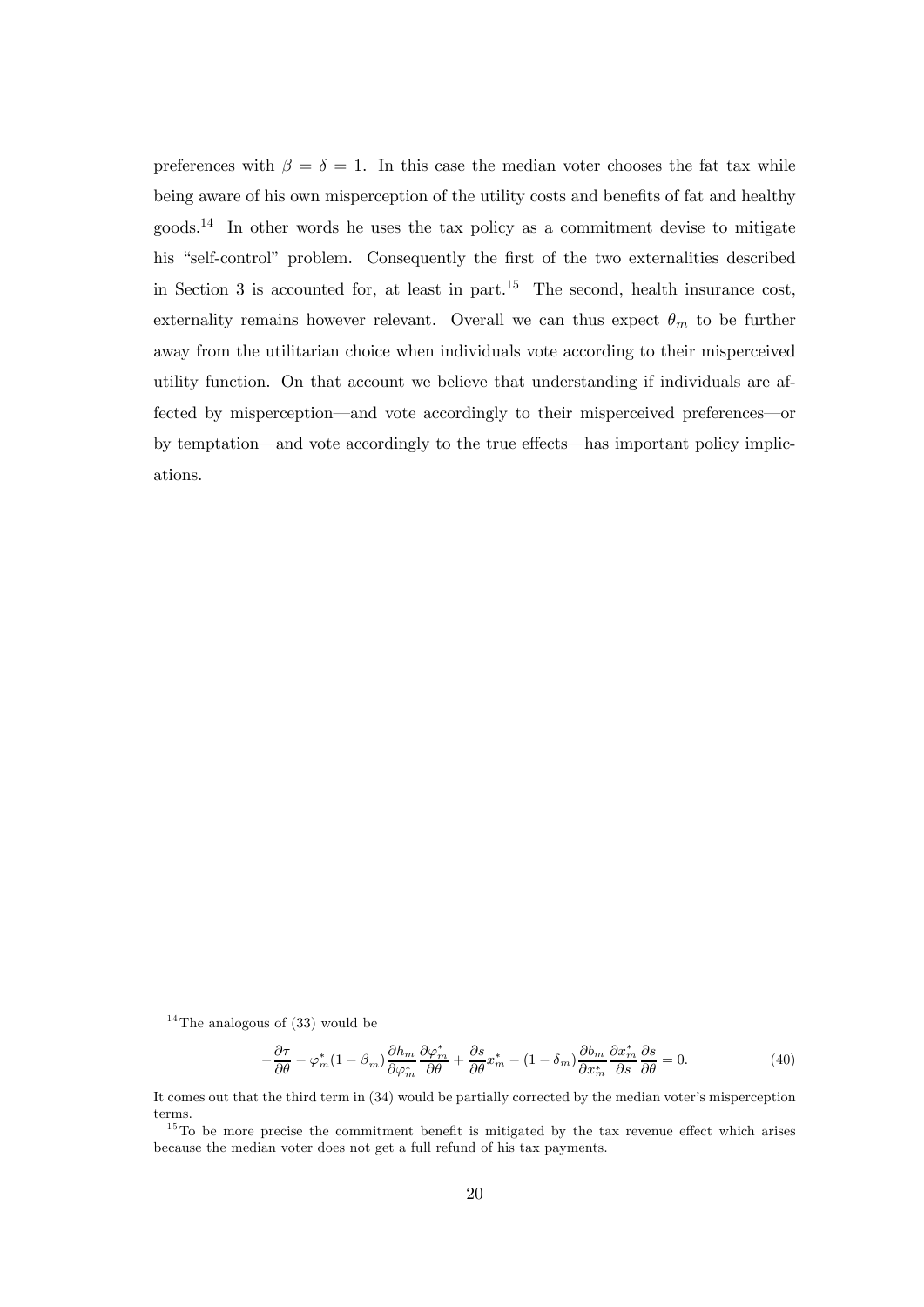# References

- [1] Abegunde, D., Stanciole, A., "An Estimation of the Economic Impact of Chronic Non-Communicable Disease in Selected Countries,"World Health Organization Department of Chronic Diseases and Health Promotion (CHP), 2006, http://www.who.int/chp
- [2] Allais, O., Bertail, P. and Nichèle, V., "The Effects of a Fat Tax on French Households' Purchases: A Nutritional Approach "American Journal of Agricultural Economics, 2010, 92 (1), 228—245.
- [3] Beatty,T., and LaFrance, J., "United States Demand for Food and Nutrition in the Twentieth Century, "American Journal of Agricultural Economics, 2005, 87  $(11), 59-66.$
- [4] Bauman, A., Reis R., Sallis, J., Wells, J., Loos R. and Martin, B., "Correlates of physical activity: why are some people physically active and others not?,"The Lancet, 2012, 380, 258—271.
- [5] Casamatta, G., Cremer, H. and Pestieau, P. "Political Sustainability and the Design of Social Insurance," Journal of Public Economics, 2000, 75, 341—364.
- [6] Cawley, J., Meyerhoefer, C., "The Medical Care Costs of Obesity: An Instrumental Variables Approach,"Journal of Health Economics, 2012, 31, 219—230.
- [7] Cremer, H., De Donder, P., Maldonado, D., Pestieau, P., "Taxing Sin Goods and Subsidizing Health Care," The Scandinavian Journal of Economics, 2003, 114 (1), 101—123.
- [8] Cutler, D.M., Glaeser, E.L., Shapiro, J.M., "Why American Become More Obese?,"Journal of Economic Perspectives, 2003, 17 (3), 93—118.
- [9] Devaux, M., Sassi, F., Church, J., Cecchini, M., Borgonovi, F., "Exploring the Relationship Between Education and Obesity,"OECD Journal: Economic Studies, 2011, 2011/1, 121—159.
- [10] Finkelstein, E.A., Fiebelkorn, I.C., Wang, G., "National Medical Expenditures Attributable to Overweight and Obesity: How Much, and Who is Paying?,"Health Affairs, 2003, W3, 219—226.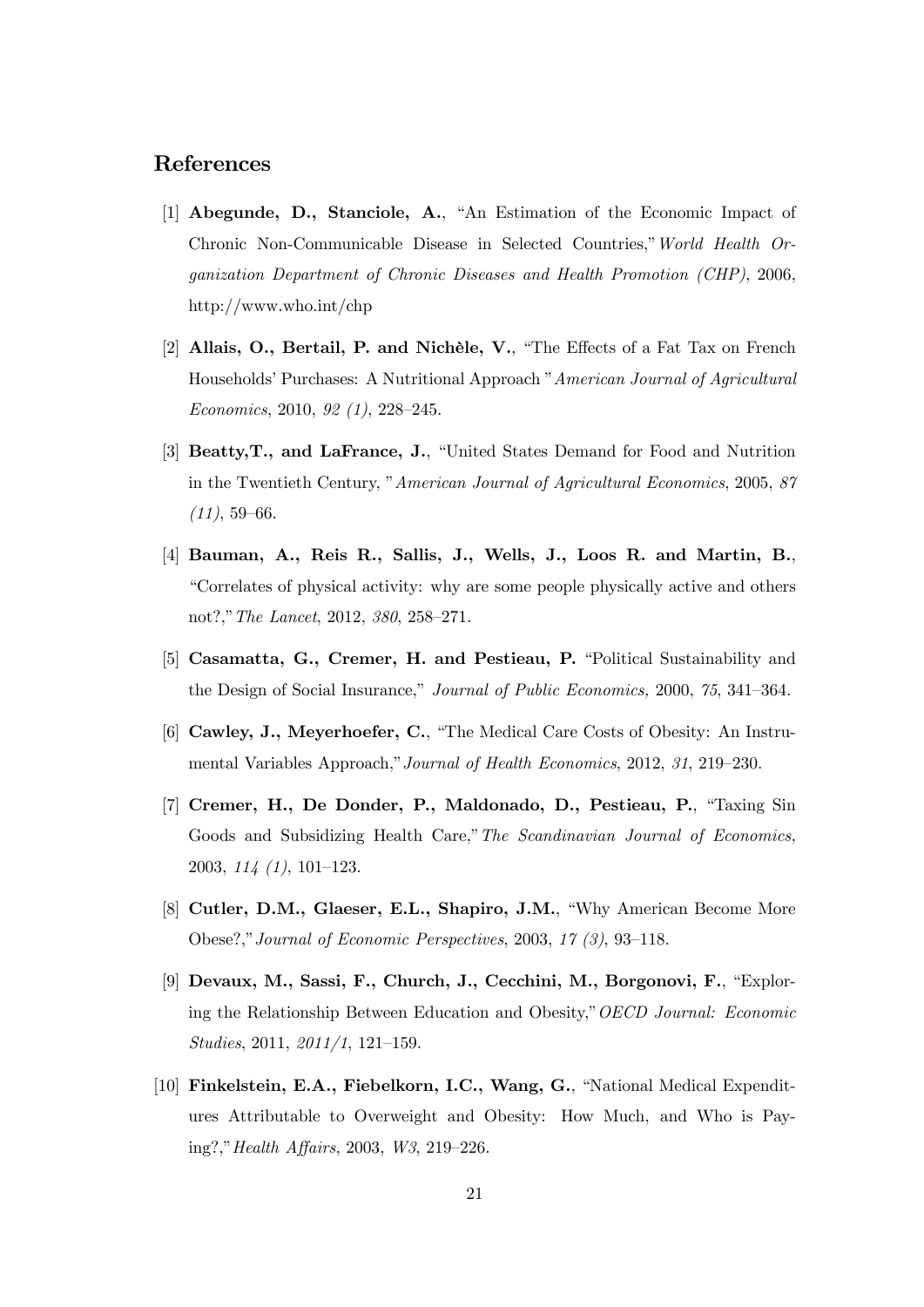- [11] Finkelstein, E., Yang, H.K., "Obesity and Medical Costs,The Oxford Handbook of the Social Science of Obesity,", Ed. John Cawley, New York: Oxford University Press, 2011. 496—501.
- [12] Finkelstein, E. A., Trogdon, J. G., Brown, D. S., Allaire, B. T., Dellea, P. S. and Kamal-Bahl, S. J., "The Lifetime Medical Cost Burden of Overweight and Obesity: Implications for Obesity Prevention,"Obesity, 2008, 16, 1843—1848.
- [13] Finkelstein, E.A., Trogdon, J.G., Cohen, J.W., Dietz, W., "Annual Medical Spending Attributable to Obesity: Payer and Service-Specific Estimates,"Health Affairs, 2009, w822—w831.
- [14] Goulão, C., Pérez-Barahona, A., "Intergenerational Transmission of Non-Communicable Chronic Diseases", Journal of Public Economic Theory, 2014, 16  $(3), 467 - 490.$
- [15] Grimes, C., Riddell, L., Nowson, C., "Consumer Knowledge and Attitudes to Salt Intake and Labelled Salt Information,"Appetite, 2009, 53, 189—194.
- [16] Haavio, M., Kotakorpi, K., "The Political Economy of Sin Taxes," European Economic Review, 2011, 55 (4), 575—594.
- [17] Harding, M., Lovenheim, M., "The Effect of Prices on Nutrition: Comparing the Impact of Product- and Nutrient-Specific Taxes,"NBER Working Paper No. 19781, January 2014.
- [18] Huang, K., and Lin, B., "Estimation of Food Demand and Nutrient Elasticities from Household Survey Data,"USDA, ERS, 2000, Technical Bulletin No. 1887.
- [19] Katakorpi, K., "The Incidence of Sin Taxes,"Economics Letters, 2008, 98, 95—99.
- [20] Leicester, A., and Windmeijer, F., (2004) "The 'Fat Tax': Economic Incentives to Reduce Obesity, "IFS Briefing Notes BN49, Institute for Fiscal Studies: London, UK.
- [21] McLaren, Lindsay, "Socioeconomic Status and Obesity,", Ed. John Cawley, New York: Oxford University Press, 2011. 276—288.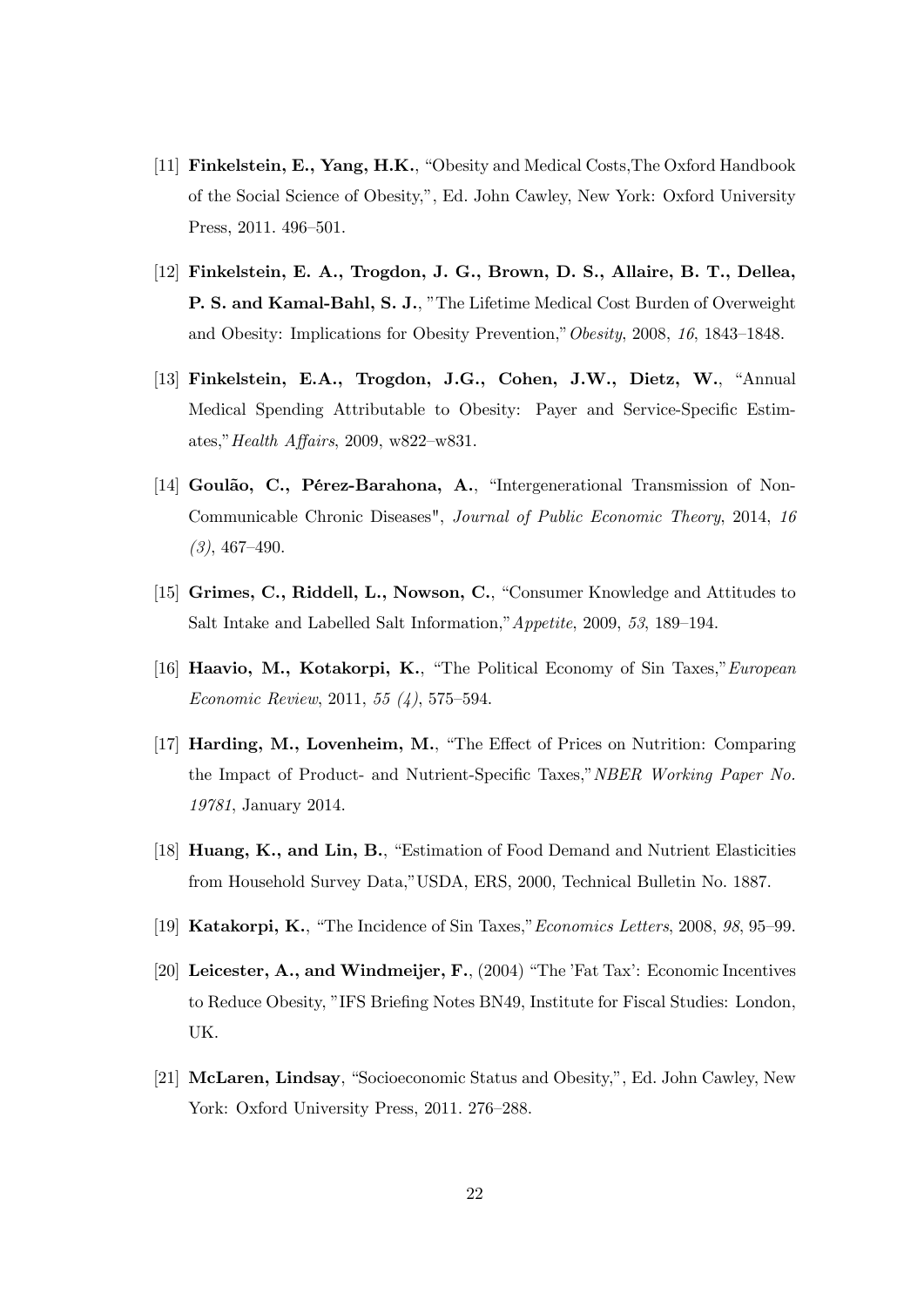- [22] O'Donoghue, T., Rabin, M., "Studying Optimal Paternalism, Illustrated by a Model of Sin Taxes"American Economic Review: Papers and Proceedings, 2003, 92 (2), 186—191.
- [23] O'Donoghue, T., Rabin, M., "Optimal Sin Taxes,"Journal of Public Economics, 2006, 90, 1825—1849.
- [24] Pollard, C., Miller, M., Woodman, R., Meng, R., Binns, C., "Changes in Knowledge, Beliefs, and Behavior Related to Fruit and Vegetable Consumption Among Western Australian Adults from 1995 to 2004,"American Journal of Public Health, 2009, 99 (2), 355—361.
- [25] Powell, L. M., Chaloupka, F. J., "Food Prices and Obesity: Evidence and Policy Implications for Taxes and Subsidies,"Milbank Quarterly, 2009, 87 (1), 229— 257.
- [26] Schwartz, J., Byrd-Bredbenner, C., "Young Adults' Knowledge of Standard Serving Sizes and Their Ability to Estimate Servings in Typical Portions,"Journal of the American Dietetic Association, 2005, 105 (8), Supplement, 59—59. Spasojevic 2003
- [27] Thorpe, K.E., Curtis, S.F., Howard, D.H., Joski, P.., "Trends: The Impact of Obesity on Rising Medical Spending,"Health Affairs, 2004, W4, 480—486.
- [28] Vereecken, C., Maes, L., "Young Children's Dietary Habits and Associations with the Mother's Nutritional Knowledge and Attitudes," *Appetite*, 2010, 54, 44–51.
- [29] Yaniv, G., Rosin, O., Tobol, Y., "Junk-Food, Home Cooking, Physical Activity and Obesity: The effect of the Fat Tax and the Thin Subsidy,"Journal of Public Economics, 2009, 93, 823—830.
- [30] Wang, Y., Beydoun, M.A., Liang, L., Caballero, B., Kumanyika, "Will All Americans Become Overweight or Obese? Estimating the Progression and Cost of the US Obesity Epidemic,"Obesity, 2008, 16(10), 2323—2330.
- [31] Wang, Y.C., McPherson, K., Marsh, T., Gortmaker, S.L., Brown, M., "Health and Economic Burden of the Projected obesity Trends in the USA and the UK,"The Lancet, 2011, 378, 815—825.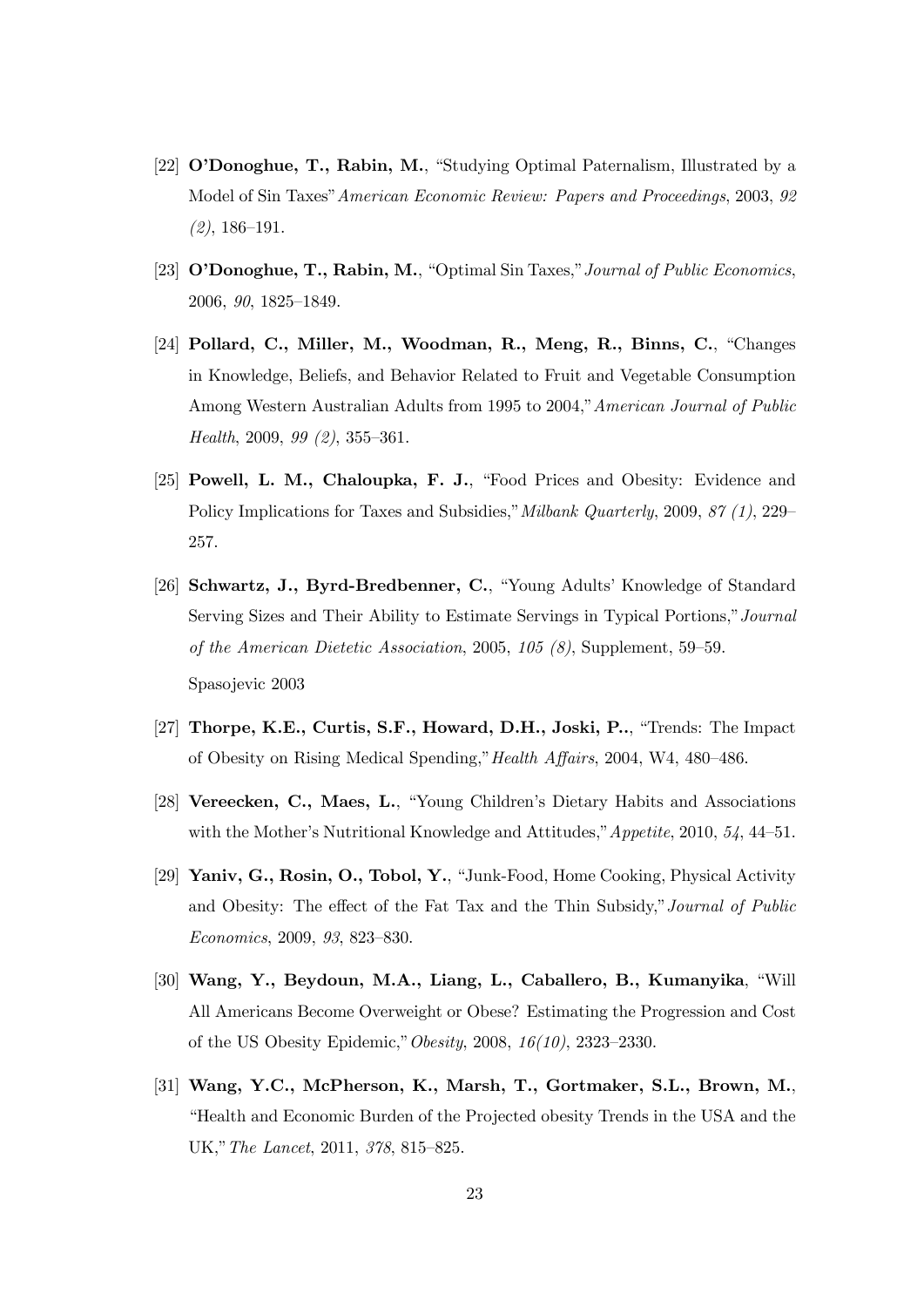[32] WHO Global Infobase, https://apps.who.int/infobase/comparestart.aspx, accessed on November 1, 2009.

### A Appendix

#### A.1 Pigouvian taxes and subsidies

To obtain the Pigouvian levels  $\theta^P$  and  $s^P$ , we solve

$$
\max_{\theta,\tau,s} \quad \mathcal{W}(\theta,\tau,s) = \int_{y_{\ell}}^{y_h} \left[ y_i - \tau - (1+\theta)\varphi_i^* - (1-s)x_i^* + b(x_i^*) + v(\varphi_i^*) - h(\varphi_i^*) \right] dF(y).
$$
\ns.t.

\n
$$
\tau + \theta \bar{\varphi}(\theta) = \bar{\pi}(\theta,s) + s\bar{x}(s)
$$

substituting from the budget constraint and adding and subtracting  $\delta_i b(x_i^*) - \beta_i h(\varphi_i^*),$  $W$  can be rewritten as

$$
\mathcal{W} = \int_{y_{\ell}}^{y_h} \left[ y_i - \bar{\pi}(\theta, s) - s\bar{x}(s) + \theta\bar{\varphi}(\theta) - (1 + \theta)\varphi_i^* - (1 - s)x_i^* + \delta_i b(x_i^*) + v(\varphi_i^*) \right] - \beta_i h(\varphi_i^*) + (1 - \delta_i) b(x_i^*) - (1 - \beta_i) h(\varphi_i^*) \right] dF(y)
$$
\n(A.1)

Differentiating and rearranging by making use of the envelope theorem yields

$$
\int_{y_{\ell}}^{y_h} \left[ -\frac{\partial \pi_i}{\partial \varphi_i^*} + \theta - (1 - \beta_i) h'(\varphi_i^*) \right] \frac{\partial \varphi_i^*}{\partial \theta} dF(y) = 0, \tag{A.2}
$$

$$
\int_{y_{\ell}}^{y_h} \left[ -\frac{\partial \pi_i}{\partial x_i^*} - s + (1 - \delta_i) h'(x_i^*) \right] \frac{\partial x_i^*}{\partial s} dF(y) = 0 \tag{A.3}
$$

rearranging and "solving" yields

$$
\theta^P = \frac{\int_{y^\ell}^{y_h} \left[ \frac{\partial \pi_i}{\partial \varphi_i^*} + (1 - \beta_i) h'(\varphi_i^*) \right] \left( -\frac{\partial \varphi_i^*}{\partial \theta} \right) dF(y)}{-\frac{\partial \overline{\varphi}}{\partial \theta}} > 0, \tag{A.4}
$$

$$
s^P = \frac{\int_{y_\ell}^{y_h} \left[ -\frac{\partial \pi_i^*}{\partial x_i^*} + (1 - \delta_i) b'(x_i^*) \right] \frac{\partial x_i^*}{\partial s} dF(y)}{\frac{\partial \pi}{\partial s}} > 0.
$$
 (A.5)

#### A.2 Rawlsian taxes and subsidies

To obtain the Rawlsian solution by using taxes and subsidies as decision variables we determine  $\theta^R$  and  $s^R$ , by

$$
\max_{\theta,\tau,s} \mathcal{W}^R(\theta,\tau,s) = [y_\ell - \tau - (1+\theta)\varphi_\ell^* - (1-s)x_\ell^* + b(x_\ell^*) + v(\varphi_\ell^*) - h(\varphi_\ell^*)]
$$
  
s.t.  $\tau + \theta\bar{\varphi}(\theta) = \bar{\pi}(\theta,s) + s\bar{x}(s)$